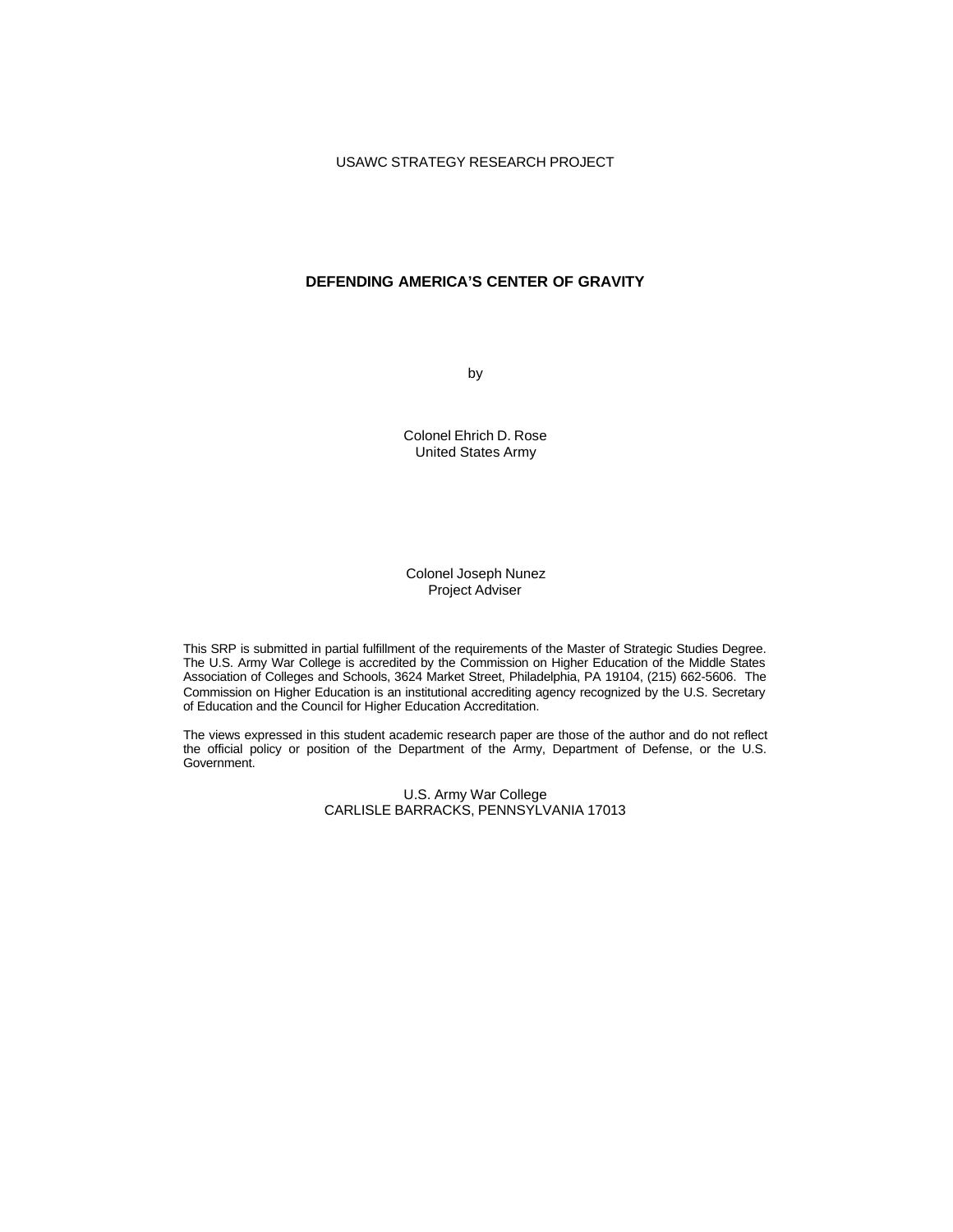| <b>Report Documentation Page</b>                                                                                                                                                                                                                                                                                                                                                                                                                                                                                                                                                                                                                                                                                                                                                                                                                                   |                             |                              |                     | Form Approved<br>OMB No. 0704-0188                  |                                                  |  |
|--------------------------------------------------------------------------------------------------------------------------------------------------------------------------------------------------------------------------------------------------------------------------------------------------------------------------------------------------------------------------------------------------------------------------------------------------------------------------------------------------------------------------------------------------------------------------------------------------------------------------------------------------------------------------------------------------------------------------------------------------------------------------------------------------------------------------------------------------------------------|-----------------------------|------------------------------|---------------------|-----------------------------------------------------|--------------------------------------------------|--|
| Public reporting burden for the collection of information is estimated to average 1 hour per response, including the time for reviewing instructions, searching existing data sources, gathering and<br>maintaining the data needed, and completing and reviewing the collection of information. Send comments regarding this burden estimate or any other aspect of this collection of information,<br>including suggestions for reducing this burden, to Washington Headquarters Services, Directorate for Information Operations and Reports, 1215 Jefferson Davis Highway, Suite 1204, Arlington<br>VA 22202-4302. Respondents should be aware that notwithstanding any other provision of law, no person shall be subject to a penalty for failing to comply with a collection of information if it<br>does not display a currently valid OMB control number. |                             |                              |                     |                                                     |                                                  |  |
| 1. REPORT DATE<br><b>15 MAR 2006</b>                                                                                                                                                                                                                                                                                                                                                                                                                                                                                                                                                                                                                                                                                                                                                                                                                               |                             | 2. REPORT TYPE               |                     | <b>3. DATES COVERED</b><br>00-00-2005 to 00-00-2006 |                                                  |  |
| 4. TITLE AND SUBTITLE                                                                                                                                                                                                                                                                                                                                                                                                                                                                                                                                                                                                                                                                                                                                                                                                                                              |                             |                              | 5a. CONTRACT NUMBER |                                                     |                                                  |  |
| <b>Defending America's Center of Gravity</b>                                                                                                                                                                                                                                                                                                                                                                                                                                                                                                                                                                                                                                                                                                                                                                                                                       |                             |                              |                     | <b>5b. GRANT NUMBER</b>                             |                                                  |  |
|                                                                                                                                                                                                                                                                                                                                                                                                                                                                                                                                                                                                                                                                                                                                                                                                                                                                    |                             |                              |                     |                                                     | 5c. PROGRAM ELEMENT NUMBER                       |  |
| 6. AUTHOR(S)<br><b>Ehrich Rose</b>                                                                                                                                                                                                                                                                                                                                                                                                                                                                                                                                                                                                                                                                                                                                                                                                                                 |                             |                              |                     | <b>5d. PROJECT NUMBER</b>                           |                                                  |  |
|                                                                                                                                                                                                                                                                                                                                                                                                                                                                                                                                                                                                                                                                                                                                                                                                                                                                    |                             |                              |                     | <b>5e. TASK NUMBER</b>                              |                                                  |  |
|                                                                                                                                                                                                                                                                                                                                                                                                                                                                                                                                                                                                                                                                                                                                                                                                                                                                    |                             |                              |                     |                                                     | <b>5f. WORK UNIT NUMBER</b>                      |  |
| 7. PERFORMING ORGANIZATION NAME(S) AND ADDRESS(ES)<br>U.S. Army War College, Carlisle Barracks, Carlisle, PA, 17013-5050                                                                                                                                                                                                                                                                                                                                                                                                                                                                                                                                                                                                                                                                                                                                           |                             |                              |                     | 8. PERFORMING ORGANIZATION<br><b>REPORT NUMBER</b>  |                                                  |  |
| 9. SPONSORING/MONITORING AGENCY NAME(S) AND ADDRESS(ES)                                                                                                                                                                                                                                                                                                                                                                                                                                                                                                                                                                                                                                                                                                                                                                                                            |                             |                              |                     | 10. SPONSOR/MONITOR'S ACRONYM(S)                    |                                                  |  |
|                                                                                                                                                                                                                                                                                                                                                                                                                                                                                                                                                                                                                                                                                                                                                                                                                                                                    |                             |                              |                     |                                                     | <b>11. SPONSOR/MONITOR'S REPORT</b><br>NUMBER(S) |  |
| 12. DISTRIBUTION/AVAILABILITY STATEMENT<br>Approved for public release; distribution unlimited                                                                                                                                                                                                                                                                                                                                                                                                                                                                                                                                                                                                                                                                                                                                                                     |                             |                              |                     |                                                     |                                                  |  |
|                                                                                                                                                                                                                                                                                                                                                                                                                                                                                                                                                                                                                                                                                                                                                                                                                                                                    |                             |                              |                     |                                                     |                                                  |  |
| <b>13. SUPPLEMENTARY NOTES</b>                                                                                                                                                                                                                                                                                                                                                                                                                                                                                                                                                                                                                                                                                                                                                                                                                                     |                             |                              |                     |                                                     |                                                  |  |
| 14. ABSTRACT<br>See attached.                                                                                                                                                                                                                                                                                                                                                                                                                                                                                                                                                                                                                                                                                                                                                                                                                                      |                             |                              |                     |                                                     |                                                  |  |
| <b>15. SUBJECT TERMS</b>                                                                                                                                                                                                                                                                                                                                                                                                                                                                                                                                                                                                                                                                                                                                                                                                                                           |                             |                              |                     |                                                     |                                                  |  |
| 16. SECURITY CLASSIFICATION OF:                                                                                                                                                                                                                                                                                                                                                                                                                                                                                                                                                                                                                                                                                                                                                                                                                                    |                             |                              | 17. LIMITATION OF   | 18. NUMBER                                          | 19a. NAME OF                                     |  |
| a. REPORT<br>unclassified                                                                                                                                                                                                                                                                                                                                                                                                                                                                                                                                                                                                                                                                                                                                                                                                                                          | b. ABSTRACT<br>unclassified | c. THIS PAGE<br>unclassified | <b>ABSTRACT</b>     | OF PAGES<br>22                                      | <b>RESPONSIBLE PERSON</b>                        |  |

**Standard Form 298 (Rev. 8-98)**<br>Prescribed by ANSI Std Z39-18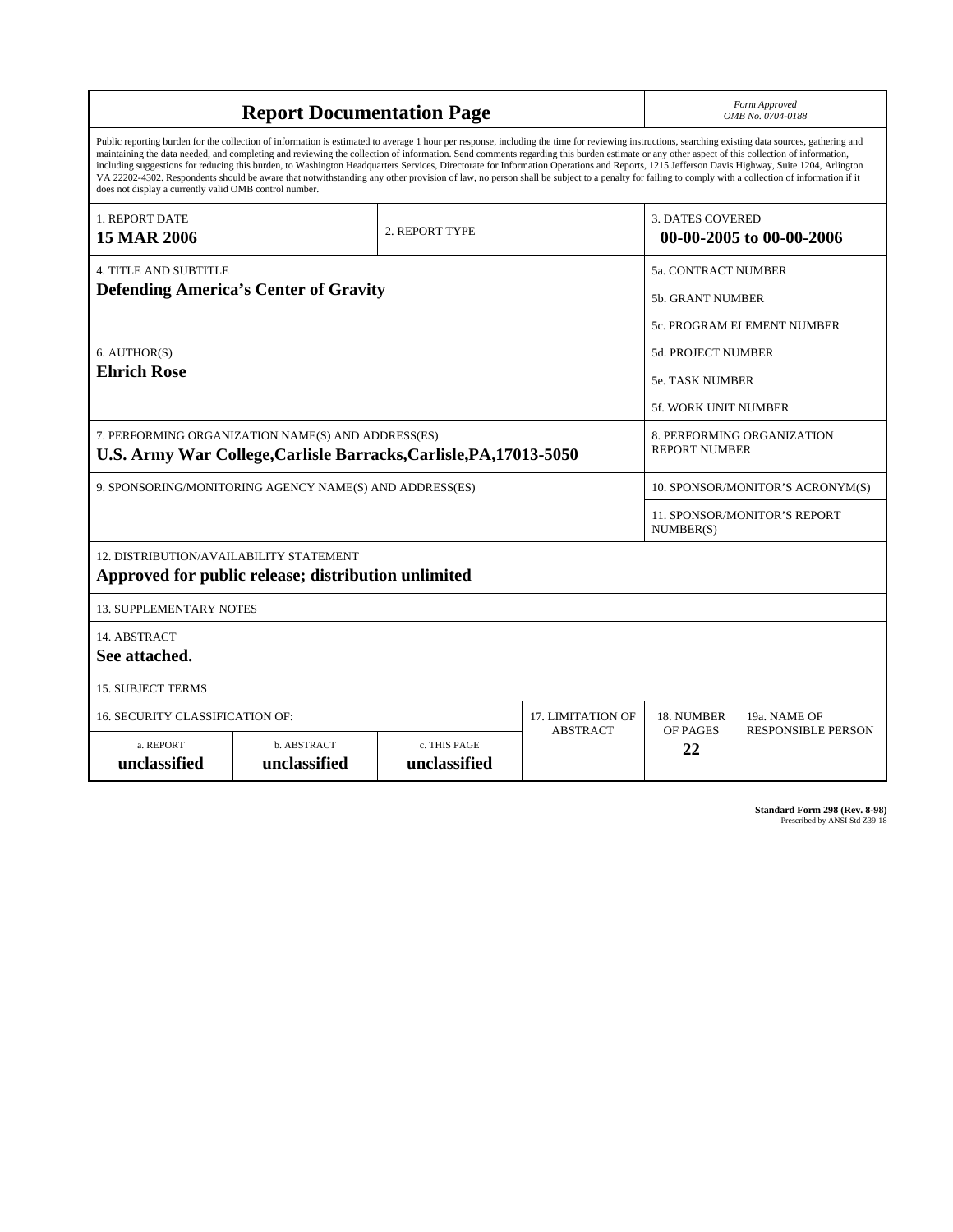## **ABSTRACT**

| AUTHOR:           | Colonel Ehrich D. Rose                |                 |          |  |  |
|-------------------|---------------------------------------|-----------------|----------|--|--|
| TITLE:            | Defending America's Center of Gravity |                 |          |  |  |
| FORMAT:           | <b>Strategy Research Project</b>      |                 |          |  |  |
| DATE:             | 07 March 2006                         | WORD COUNT:5758 | PAGES:22 |  |  |
| <b>KEY TERMS:</b> | Legitimacy, National Will, Propaganda |                 |          |  |  |
| CLASSIFICATION:   | Unclassified                          |                 |          |  |  |

The National Defense Strategy states "America is a Nation at War", but unless the United States effectively employs strategic communications and secures the National Will, the ability to maximize military power to achieve national security objectives is jeopardized. Where once the military domination of land, sea, and air were sufficient to bring victory, warfare in the twentyfirst century now requires information dominance to preserve the United States' Center of Gravity (COG). Using Colonel Harry A. Tomlin's COG construct, this project was able to demonstrate the United States' strategic vulnerability to achieving policy objectives as well as the corrosive effects of non-kinetic firepower from both foreign and domestic propaganda. As a result, unless the United States recognizes this vulnerability and develops a strategy nested in the National Security and National Defense strategies, we may win every tactical fight on the battlefield, but lose the strategic fight for the political objective that motivated the decision to go to war.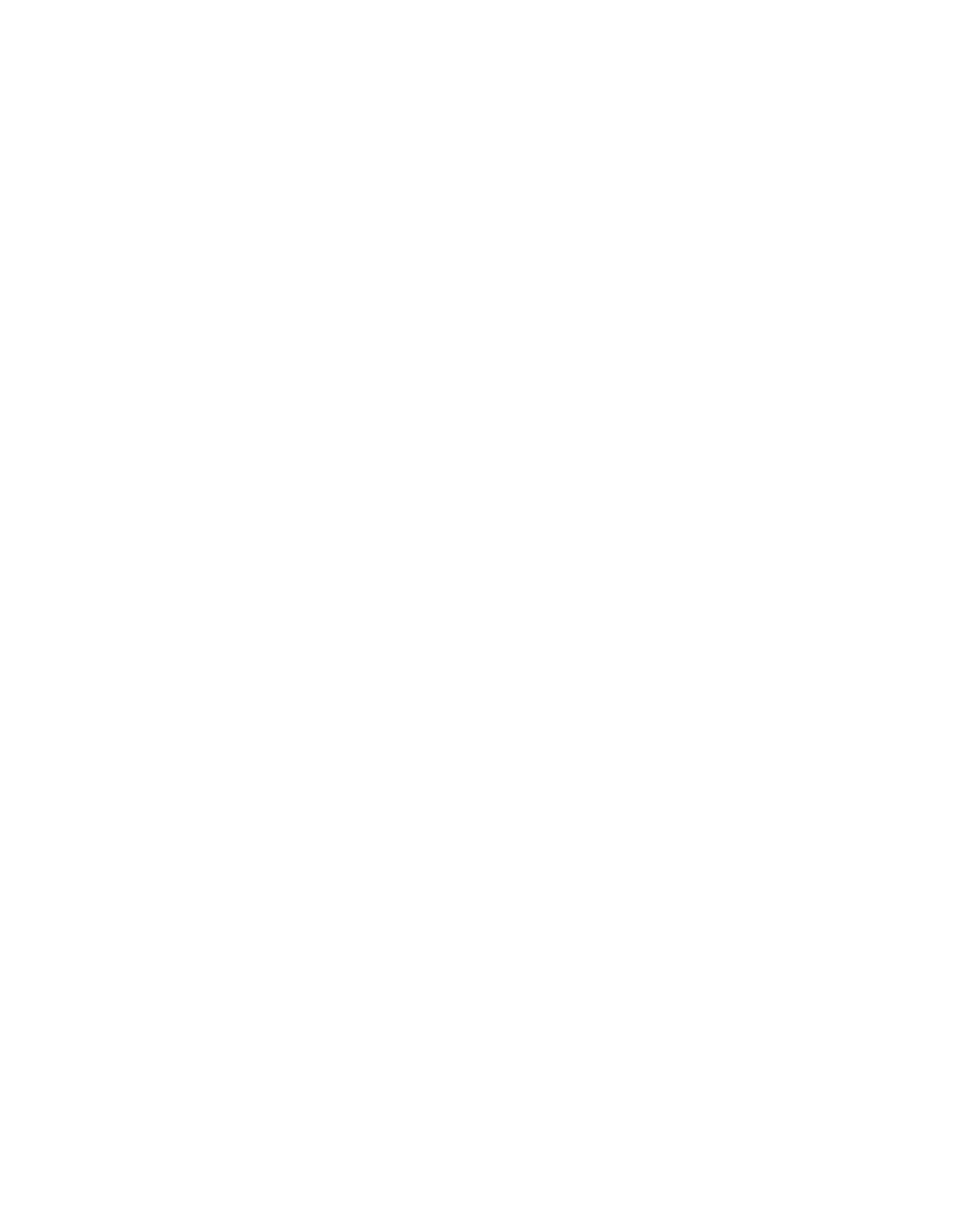### DEFENDING AMERICA'S CENTER OF GRAVITY

Globalization, the internet, and the 24-hour news cycle have created a modern battlefield that is no longer limited to a distant ocean or field of maneuver. This shrinking of the planet creates a phenomenon whereby conflicts that were formally private affairs between belligerents are now publicly displayed upon a global stage. As such, achieving strategic success is no longer limited to the mere science of linking tactical battlefield victories with operational objectives to convince a foe that further conflict is no longer worth the cost of the political gain. Rather today, leaders must combine that science with the art of information management to communicate battlefield effects to ensure the parameters of victory and defeat are clearly understood by not only the domestic audiences of the participants, but also to the global community acting as interested observers. Where once the military domination of land, sea, and air were sufficient to bring victory, warfare in the twenty-first century now requires information dominance to preserve the United States' Center of Gravity (COG). This COG is National Will and consists of the three critical capabilities: Legitimacy, Quality of Life, and Morale. Even given the United States' unquestioned superiority as both a military and economic power, the country can still suffer defeat through effective attacks on those three critical capabilities with the aim of toppling National Will. Unless the United States effectively employs strategic communications and secures the National Will, the ability to maximize military power to achieve national security objectives is jeopardized. In an era of globalization combined with the efficacy of attacks on the Center of Gravity, poor strategic communication and inadequate protection of the National Will is the United States Achilles' heel.

#### **Globalization**

As a precursor to understand and make the case for National Will, the context of the global environment must be understood. Globalization is fast becoming the preferred term for describing the current times. Just as the Depression, the Cold War Era, the Space Age, and the Roaring 20's are used to describe particular periods of history; Globalization describes the political, economic, and cultural atmosphere of today.<sup>1</sup> This period of Globalization essentially defines the context of the relationship between the nation state, global governance, the legitimacy of the use of power, and public policy debates at the local, national and super national levels.<sup>2</sup> These debates are essentially centered on two major themes of economics and politics.<sup>3</sup> Although this paper discusses the political implications of globalization, it should not be forgotten that politics and economics remain inextricably linked. Economics has an affect on politics, just as the politics effects economics. The political aspects refer to national security,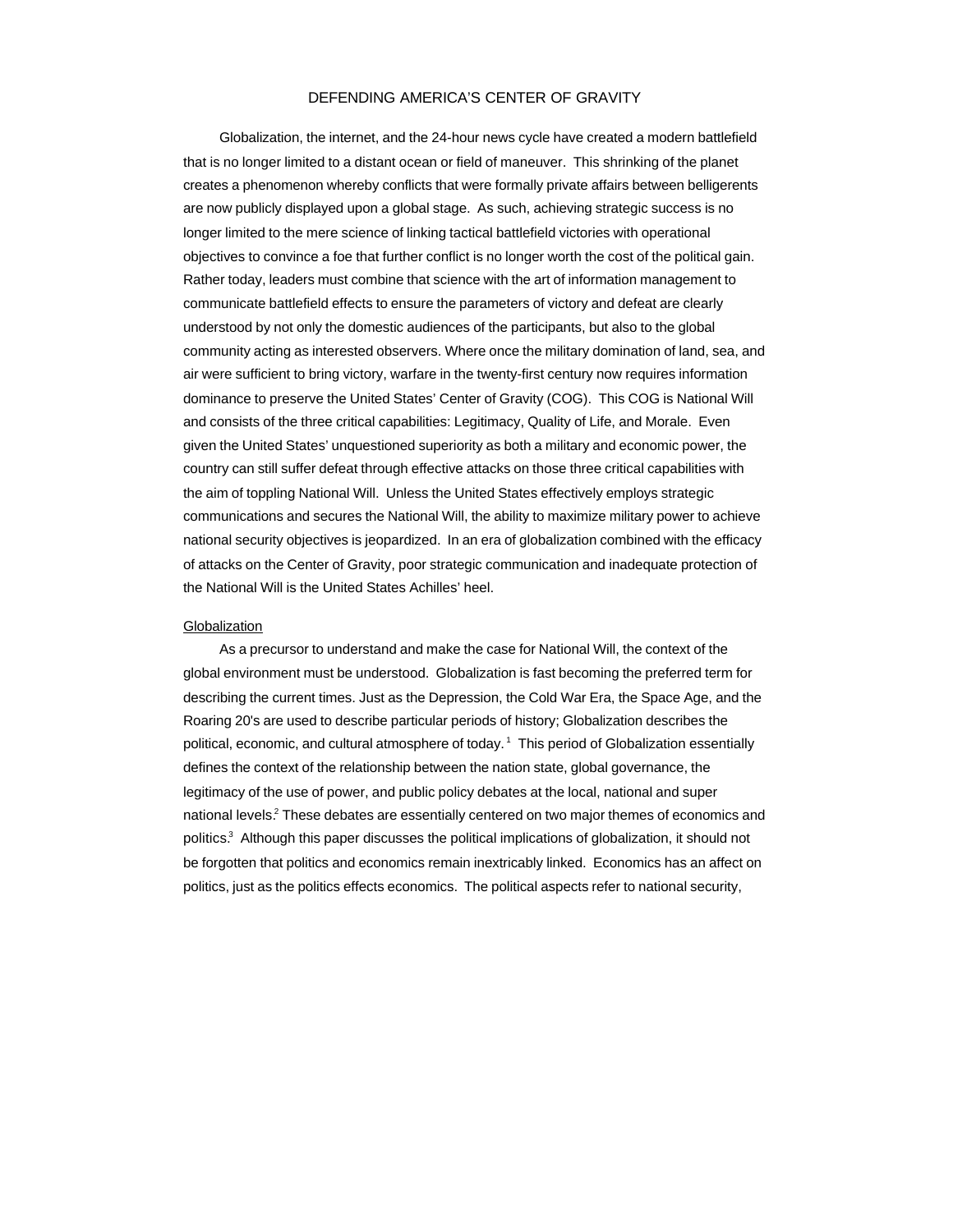international terrorism, projection of US military power, the role of the United Nations, and the liberal and constructivist theories of international relations.<sup>4</sup> As a result, the ability to make progress in any international conflict or debate in either the political or economic realm requires an analysis of linking the economic and political dimensions of the issue with the legitimacy of political and institutional power. This linkage is essential, because without greater legitimacy at the supranational level, solving international issues becomes very difficult.<sup>5</sup>

The ideological triumph of a liberal democracy as the model of human political organization means that everywhere power is exercised requires the consent from the governed.<sup>6</sup> Here lies the nesting of the era of globalization and National Will. In this modern era, maintaining or gaining legitimacy in the eyes of the international community is a critical component to National Will. When one considers that 121 nations are considered democracies (free or partly free), and those countries equate to 63% of all nations and 90% of the world's GDP, the concept of legitimacy to exercise the power of the people governed in those democracies is paramount.<sup>7</sup>

### Center of Gravity

A key component of the premise of this paper is that National Will is the United States Center of Gravity (COG). This premise is not just assumed to be true, but rather is based on an analysis in accordance with the operational design process of campaign planning outlined in Draft Joint Pub 5-0 (Aug 2005). JP 5.0 defines the Center of Gravity as "Those characteristics, capabilities, or sources of power from which a military force derives its freedom of action, physical strength or will to fight."<sup>8</sup> Carl von Clausewitz defined the center of gravity as "The hub of all power and movement, on which everything depends." <sup>9</sup> Finally, Antulio Echevarria takes this concept a step further when he defines the center of gravity "…as a 'focal point'…it is the point where a certain centripetal force seems to exist, something that holds everything else together."<sup>10</sup> Regardless of the preferred definition, all three sources make the point that the loss of center of gravity will result in certain defeat.

COL Harry A. Tomlin, an instructor at the US Army War College, outlines this process by using an analogy of a building. He views the center of gravity as the pediment or triangular gable roof of a temple, held up by multiple columns of critical capabilities. The defeat or destruction of multiple critical capabilities will result in the collapse of the center of gravity. <sup>11</sup>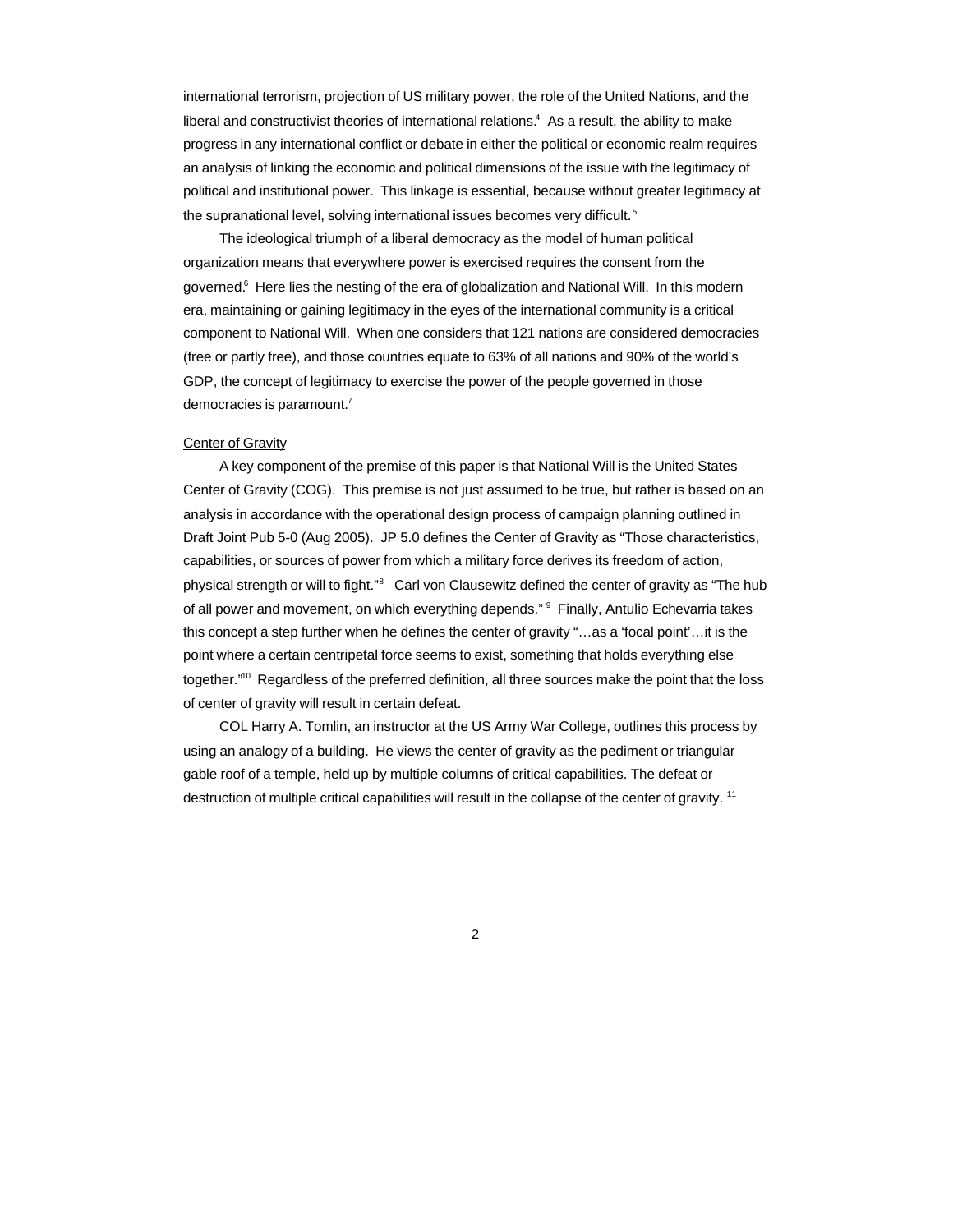

FIGURE 1 Borrowed from COL Tomlin's thesis (see end note 11)

Following his process of reverse engineering to determine the center of gravity, it becomes evident that the National Will of the United States is the "source of power from which the military derives its physical strength or will to fight, is the 'hub of all power and movement' or is the centripetal force that holds everything else together."<sup>12</sup> The analysis also results in three critical capabilities that the National Will must retain or maintain in order to stay strong and viable. These are Legitimacy, Quality of Life, and Morale. In its purest form, armed conflict is nothing more than a race to defeat an opponents COG and force his strategic culmination while simultaneously defending one's own COG to prevent culmination prior to achieving strategic political objectives.

#### Legitimacy

The concept of Legitimacy can trace its roots to the writings of Thomas Hobbes' views when he wrote Leviathan, and argued his various aspects of the state of nature of man and his need to enter into a social contract in order to avoid chaos and live in a communal environment. Those views were compounded by the writings from John Locke and Jean Jacques Rousseau. The views of Locke were increasingly influential on Thomas Jefferson. He used Locke's modification of Hobbes' theory while writing the Declaration of Independence. "... We hold these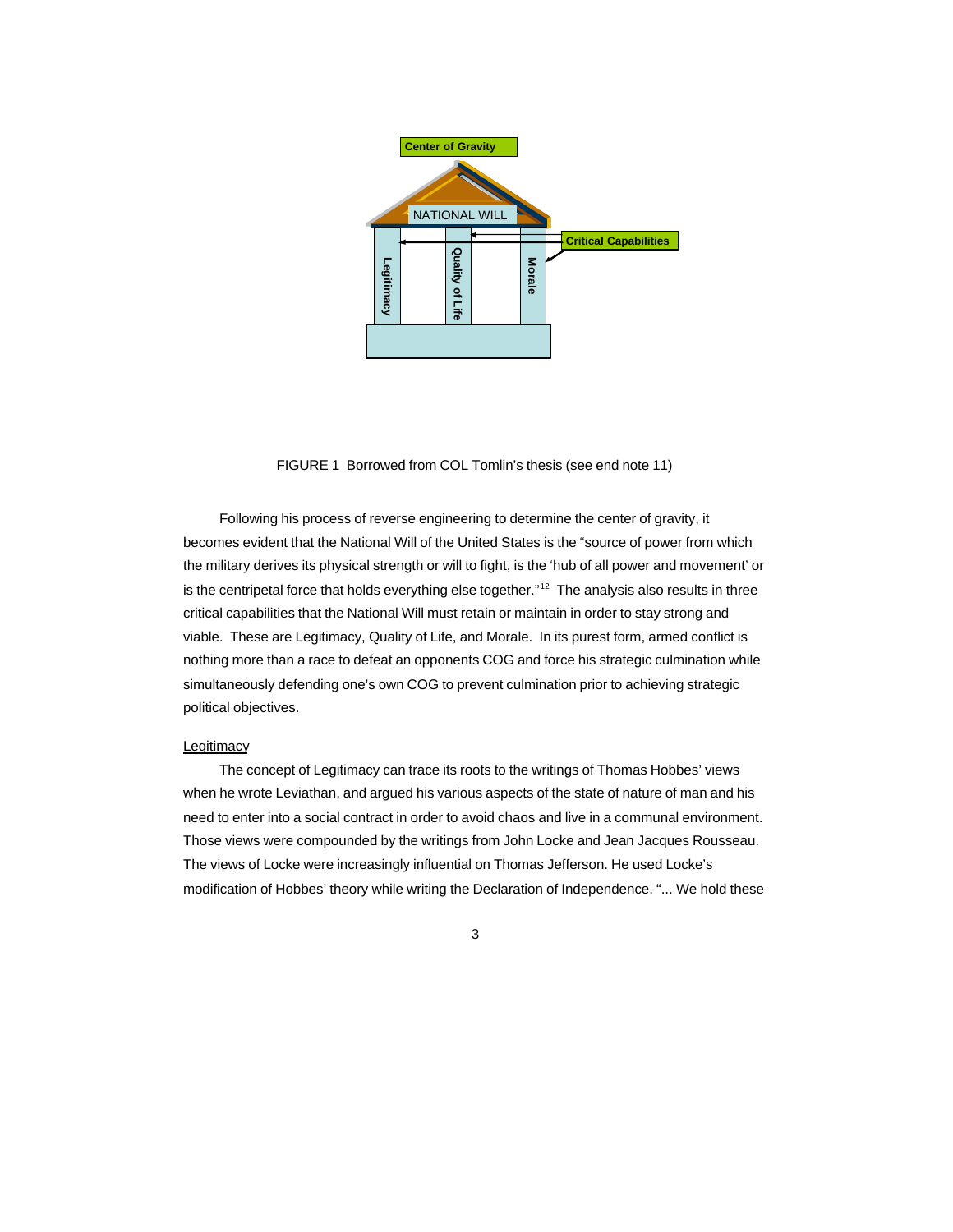truths to be self-evident, that all men are created equal, that they are endowed by their Creator with certain unalienable rights, that among them are Life, Liberty, and the pursuit of Happiness. That to secure these rights, Governments are instituted among men, deriving their just powers from the consent of the governed..."<sup>13</sup> It is the concept that governments derive their just powers from the consent of the governed that speaks directly to legitimacy.

Although legitimacy is oftentimes referred to only in the context of democracies, the idea applies equally to all forms of government. Even though it has a greater impact on democracies, since the consent of the governed is sought regularly through elections and public opinion polls, it is a concept that can bring early termination to all forms of non-democratic regimes as well. The fall of the Galtieri military junta in Argentina in 1982 or the violent overthrow of Ceausescu of Romania in 1989, are two examples where the Governments lost the consent of the people to remain in power. The history of the world contains hundreds of cases of revolutions, coups and other government changes based solely on a loss of legitimacy. Likewise, for new replacement governments to exist, they must also rapidly gain the consent of the governed and ensure their legitimacy for their long term survival.

The same principles that are at work in determining the consent of the governed within the confines of a national border or entity apply equally when extrapolated to the international community of nations in the era of globalization. In order for a nation, especially a super power like the United States to exercise its power within the world community, it must maintain an element of legitimacy in order to effectively apply the elements of power to achieve desired political objectives. This globalization concept of linking legitimacy with exercise of power runs contrary to the realist theory of international relations, and speaks more to the growing dominance of liberal, multilateralist and constructivist theoretical approaches.

Shashi Tharoor, the UN Undersecretary-General for Communications and Public Information, wrote in Foreign Affairs *,*

Global challenges also require global solutions, and few indeed are the situations in which the United States or any other country can act completely alone… Equally important, however, is the need for legitimacy, and here again the UN has proven invaluable. The organization's role in legitimizing state action has been both its most cherished function and, in the United States, its most controversial. As the world's preeminent international organization, the UN embodies world opinion, or at least the opinion of the world's legally constituted states. When the UN Security Council passes a resolution, it is seen as speaking for (and in the interests of) humanity as a whole and in so doing it confers a legitimacy that is respected by the world's governments, and usually by their publics.<sup>14</sup>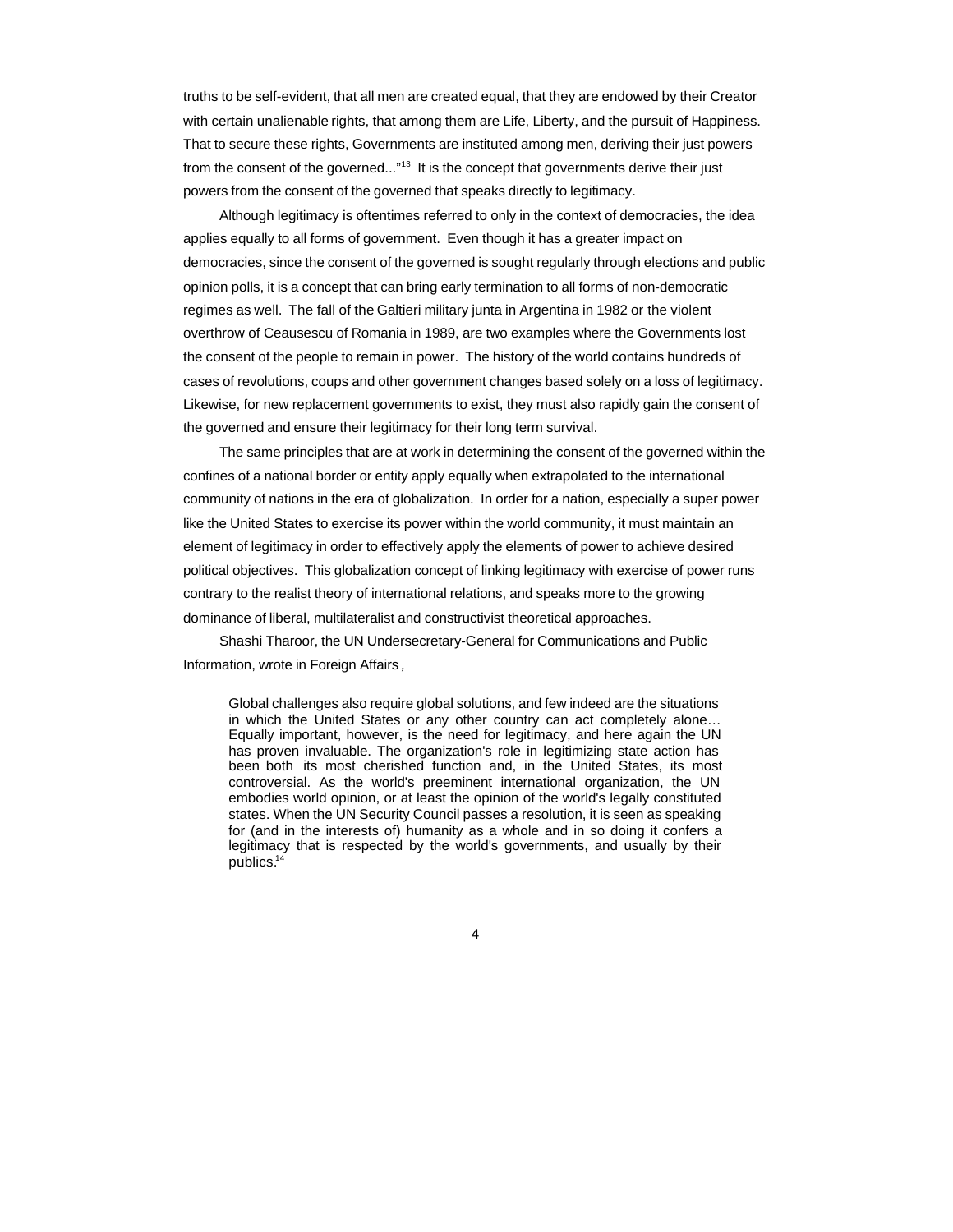Even President Bush echoed this liberal theory in his National Security Strategy:

We are also guided by the conviction that no nation can build a safer, better world alone. Alliances and multilateral institutions can multiply the strength of freedom-loving nations. The United States is committed to lasting institutions like the United Nations, The World Trade Organization, the Organization of American States, and NATO as well as other long–standing alliances<sup>"15</sup>

Liberal international relations theory during the era of globalization where 63 percent of the nations are governed by democracies magnifies the importance of legitimacy in all aspects of the use of national power. Given that legitimacy is in the eyes of the beholder or in Lockeian terms the consent of the governed, the capability of the United States to gain, and defend legitimacy is critical to maintain the friendly center of gravity: National Will.

#### Quality of Life

Quality of life is defined in many different ways. But for the purpose of this analysis, Quality of life is essentially the three canons found in the Declaration of Independence: Life, Liberty, and pursuit of happiness.<sup>16</sup> Specifically, Quality of Life refers to "pursuit of happiness." There are numerous indicators of Quality of Life, such as education, economy, personal income, health and safety, personal freedoms, and personal security.<sup>17</sup> The vulnerability of this critical capability is the perceived cause for the loss of Quality of Life. The public will rebel or withdraw consent against the entity that is considered a threat to the Quality of Life.

National Will was never stronger in the United States then it was on September 11, 2001. Even though the attack on the World Trade Center had great impact on the nation's economy, personal security, and various freedoms, the American people were not shaken to surrender, but were rather motivated to defeat the perceived cause; in this case Islamic terrorism. Likewise, if a political action by the U.S. Government is perceived to be the cause of quality of life deprivation, then the same motivation to withdraw support and reverse that decision will occur.

Just as President Clinton argued during the 1992 presidential election, "It is the economy stupid," the health of the U.S. economy (and the conventional wisdom as to who or what is to blame for a sagging economy) affects popular support for any governmental policy. A May 2004 CBS news poll touting falling approval ratings for President Bush, linked the difficulties in Iraq, with a down turning economy as the cause for falling political support of both the President and his policy to stay the course in Iraq:

…the last few weeks have provided no good news on the domestic front: Americans have lackluster expectations for the economy, and the new worry of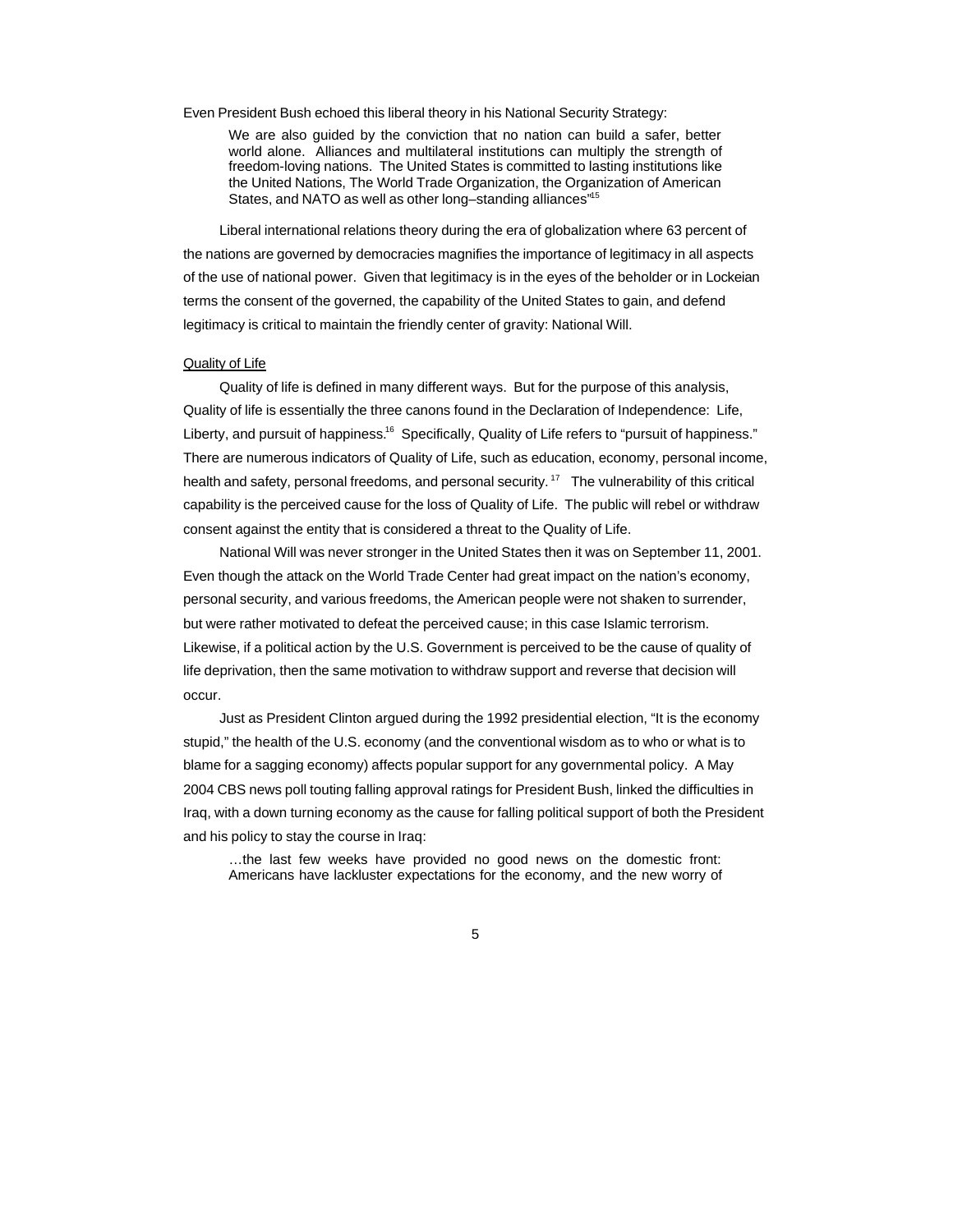rising gas prices. The President's approval rating has dropped to a new low of 41 percent, and more than six in ten say the country is heading in the wrong direction $18$ 

The latest controversy concerning wiretapping of international phone calls is an attempt by critics to erode support for the war, by demonstrating that the wiretapping is an affront to Americans sense of privacy as a component of the pursuit of happiness. Ray McGovern, a former CIA analyst makes the argument that such intrusion into one's privacy is very dangerous and disconcerting.

If hundreds of calls and e-mails involving Americans are being intercepted each and every day, and juicy tidbits are learned about, say, prominent officials or other persons, there will be an almost irresistible temptation to make use of this information….The FBI's COINTELPRO activity's use of such information to harass and discredit Dr. Martin Luther King, Jr. is a particularly glaring example of such abuse. And [President Richard] Nixon's access to such information gave him the inside track on how to neutralize those on his long "enemies list.<sup>19</sup>

### Morale

The Morale of the United States is tied to the confidence gained from a cost-benefit analysis of the cost of perceived deprivation against the benefit of obtaining the political objective. Clausewitz discussed this concept in his book On War, when he wrote, "Once the expenditure of effort exceeds the value of the political object, the object must be renounced..."<sup>20</sup> Sun Tzu refers to Morale as the "Moral Law". That is a principle of harmony. The Moral Law causes the people to be in complete accord with their ruler.<sup>21</sup> Without the confidence of the American people, the President will find it nearly impossible to achieve any political objective. The loss of this confidence was perfectly exemplified by President Jimmy Carter in 1979. During a summer of high gas prices, and low confidence in the Government, President Carter attempted to bolster American morale and National Will to shoulder continued deprivation in pursuit of a larger good when he gave his infamous Malaise Speech. "The threat is nearly invisible in ordinary ways. It is a crisis of confidence. It is a crisis that strikes at the very heart and soul and spirit of our national will. We can see this crisis in the growing doubt about the meaning of our own lives and in the loss of a unity of purpose for our Nation." <sup>22</sup> With this speech, President Carter accurately captured the feeling of the American people, but by leaving the impression that he was blaming the American people for the "crisis of confidence" he only succeeded in further lowering the morale of the American people, who withdrew their consent and elected President Reagan in a landslide victory.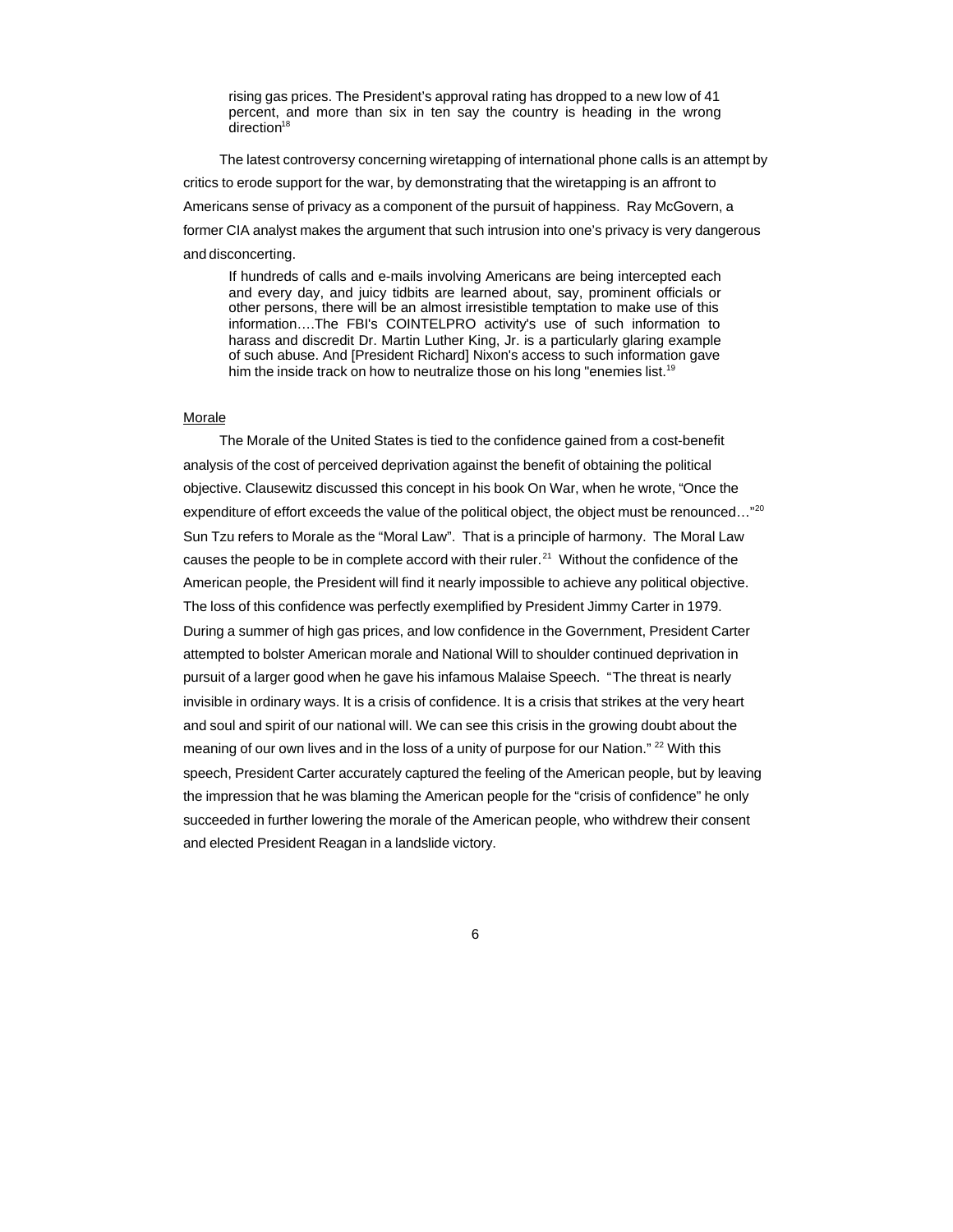A study by Duke University approached this issue by examining the relationship of

wartime casualties and the effects on national morale and support for policies.

Our core argument is that the public's tolerance for the human costs of war is primarily shaped by the intersection of two crucial attitudes: beliefs about the rightness or wrongness of the war in the first place, and beliefs about the war's likely success. Both attitudes are important, and the impact of each depends upon the other. However, we find that beliefs about the likelihood of success matter most in determining the public's willingness to tolerate American military deaths in combat. $23$ 

The belief in assured victory or the success of the endeavor bolsters the cost-benefit equation. Just as few support sacrifice for a lost cause, the study concludes that the willingness to support higher costs is acceptable so long as the benefit is viewed as just and attainable.

#### Center of Gravity Vulnerability

For the United States, the National Security Strategy, and more explicitly, the National Defense Strategy are designed to Identify, attack and defeat potential enemy COG, but do nothing to address the defense of our own COG. By failing to address this vulnerability, an astute enemy can exploit this weakness in an attempt to defeat the United States by successfully attacking National Will as the United States' center of gravity. In fact, this is what is currently occurring in the war on terrorism. The enemy is following the Clausewitzian precept that not every war must be fought until one side collapses. Rather all that is needed to cause a foe to renounce his political objective and pursue peace is to make his expenditure of effort exceed the value of his political object. $24$  This cost-benefit strategy speaks directly to the critical capability of Morale. By using a prolonged strategy of bleeding the United States National Will, the enemy in Iraq is attempting to win by attacking the center of gravity and forcing the United States to renounce their political objective. In this case, the political objective is to establish a democratic regime in Iraq, and the defeat of militant Islamic extremists.

A June 2005 Washington Post/ABC news poll discovered that for the first time, a majority of Americans believed that the Iraq war is no longer making the country safer.<sup>25</sup> When translated into Clausewitzian terms, the ABC/Washington Post poll essentially says that for the first time a majority of Americans believe that the expenditure of effort for the war is no longer worth the political objective for which the war was waged.<sup>26</sup> As a result, just as Clausewitz would predict, there is now a lot of domestic political pressure to pursue peace and withdraw from Iraq. The calls for withdrawal are irrespective of whether or not the political objective for pursuing the war in the first place was ever achieved, but are based solely on the perceived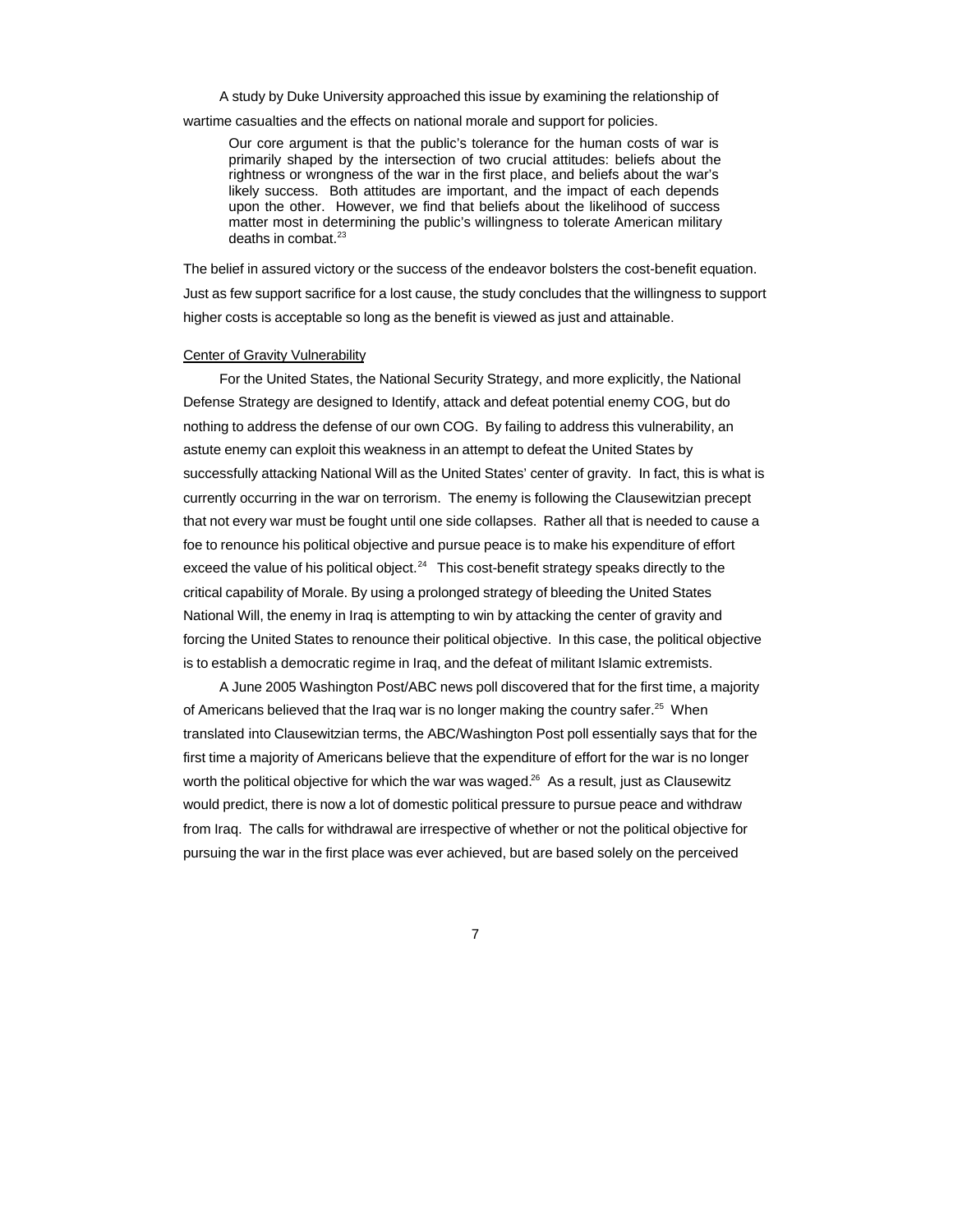cost-benefit analysis of the effort. As a strategy to defeat the U.S. forces, this is proving to be very effective and efficient.

As for legitimacy, the constant criticism of the United States by key nations undercuts the argument that the war is just, necessary and legitimate. A March 2004 report from the Pew Research Center showed that majorities in Germany, Turkey and France – and half of the British and Russians – believe the conflict in Iraq undermined the war on terrorism. At least half the respondents in eight other countries view the U.S. as less trustworthy as a consequence of the war. $27$ 

As to how the war is affecting the quality of life of the average American, it is no coincidence that opponents of the Bush policy in Iraq attempt to link his policies with domestic issues. As an example, reporting in the San Francisco Chronicle, James Sterngold reported, "Put simply, critics say, the war is not making the United States safer and is harming U.S. taxpayers by saddling them with an enormous debt burden, since the war is being financed with deficit spending."<sup>28</sup>

These examples are everyday attacks on the three critical capabilities of the United States Center of Gravity. The attacks on the critical capabilities of Legitimacy, Morale, and Quality of life, all serve to eventually withdraw support for the policy. The January 6, 2006 CNN/Gallop tracking poll of the US decision to go to war provides a graphic picture of this issue.  $29$ 



Figure 2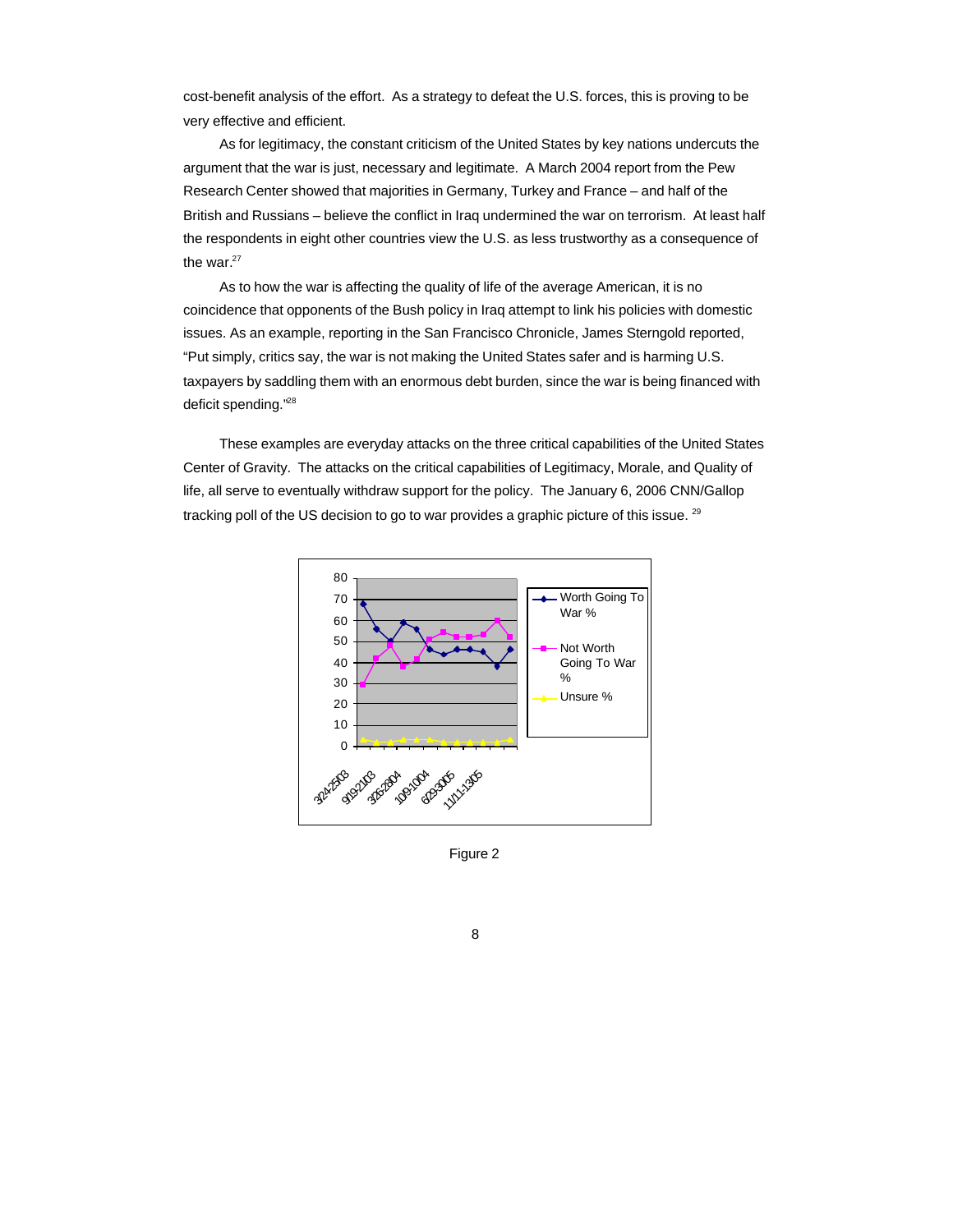As the graph shows, support for the policy steadily fell as the cumulative weight of constant attacks on the COG started to erode support, resulting in the November 17, 2005 press release by Representative John Murtha (D-Pa) announcing his position for an immediate withdrawal of forces from Iraq. "It is evident that continued military action in Iraq is not in the best interest of the United States of America, the Iraqi people or the Persian Gulf Region. …My plan calls: To immediately redeploy U.S. troops consistent with the safety of U.S. forces."30

In a democracy where the government is accountable to the governed, a policy that is neither legally binding nor supported by the majority of the people will be impossible to sustain. Given that no adversary has yet to show an ability to defeat the U.S. on the battlefield, the wisest and most cost-effective strategy to terminate U.S. military operations is to erode the National Will, precipitate the voluntary withdrawal from the area of operations, and obtain a renouncement of the political policy which drove the use of military forces in the first place.

In recent history, this would not be the first time the United States has demonstrated vulnerability to an adversary's strategy to dissolve National Will. A loss of Will resulted in premature culmination and failure to achieve the desired political objectives in Vietnam, Lebanon, and Somalia. Yet nowhere in the current version of the National Defense Strategy is there a concept to prevent this from occurring. In the National Defense Strategy, none of the eight desired attributes and capabilities addresses this weakness. Furthermore, in the section that discusses vulnerabilities, it fails to recognize the challenges evident in an open democracy, the susceptibility of attacks on National Will, and the debilitating impact erosion of National Will has on the ability to accomplish the strategic objectives. Ironically, the National Defense Strategy recognizes the need to counter ideological support for terrorism in order to erode popular and political support for the terrorist, but it makes no such mention explicitly or implicitly for a need to defend the United States popular support.

The National Military Strategy fairs no better in its plan to recognize, defend, or mitigate this vulnerability. Despite the three buzz words to protect, prevent and prevail, the strategy mentions nothing about protecting National Will, or preventing attacks against the National Will. Although it includes the objective to secure the United States from direct attack, its implication is only to secure from direct kinetic attack. Even though the effects of propaganda, and non kinetic attacks at all levels of war are a significant tenet of effects based operations and planning, the National Military Strategy fails to recognize the possibility or plausibility that the main vulnerability to achieving national military objectives is not from kinetic parries to overt military force, but rather from non kinetic erosion of National Will.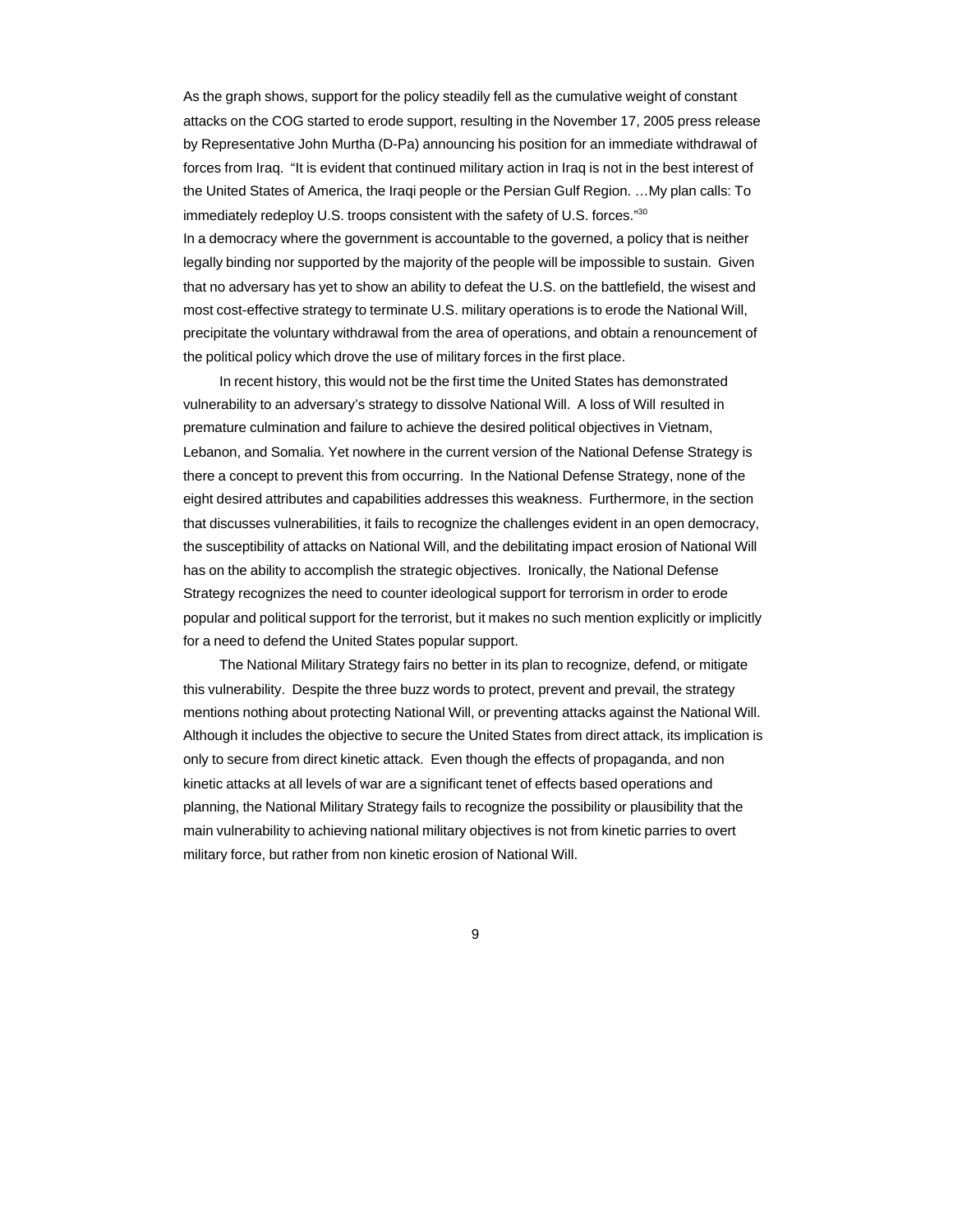#### Information is Power

The main attacks against the United States' critical capabilities and center of gravity comes from non-kinetic application of power. Just as economic warfare (sanctions) can stunt military capability, adversaries have learned that through the use of diplomatic and information power they can influence the behavior of an economic and military superpower. Primarily through the use of information operations, adversaries are able to attack the three critical capabilities of the United States and force a collapse of the COG and the loss of National Will. Without National Will, (the hub of all power) a democracy cannot use military power in pursuit of political objectives.

In all three of the instances of the critical capabilities and their influence on National Will, it requires strategic evaluation of the information received. Due to the impact of global communications, internet and 24-hour news cycles, the sources of information are plentiful. The Department of Defense definition of Information is "facts, data, or instructions in any medium or form. The meaning that a human assigns to data by means of the known conventions used in their representations."<sup>31</sup> The American heritage dictionary defines information as "knowledge derived from study, experience, or instruction."<sup>32</sup> In both of these definitions the key element is the implied task of processing the given data. Whether that processing is the meaning that a human assigns to the data, or if it is a derivative of study, experience, or instruction, there is none-the-less a process by which the data is received and then interpreted by the human brain. This process is outlined in Field Manual (FM)100-6 information operations.

The manual does well to clarify the relationships between the layers of the pyramid. Processing, defined as 'placing (data) into a situational context,' produces information. Through cognition, knowledge is derived from information. Cognition is defined as a mental process which assesses and ultimately grants acceptance to information that is found to be factual. Finally judgment is applied to give knowledge relevance within a specific situational context and results in understanding.<sup>33</sup>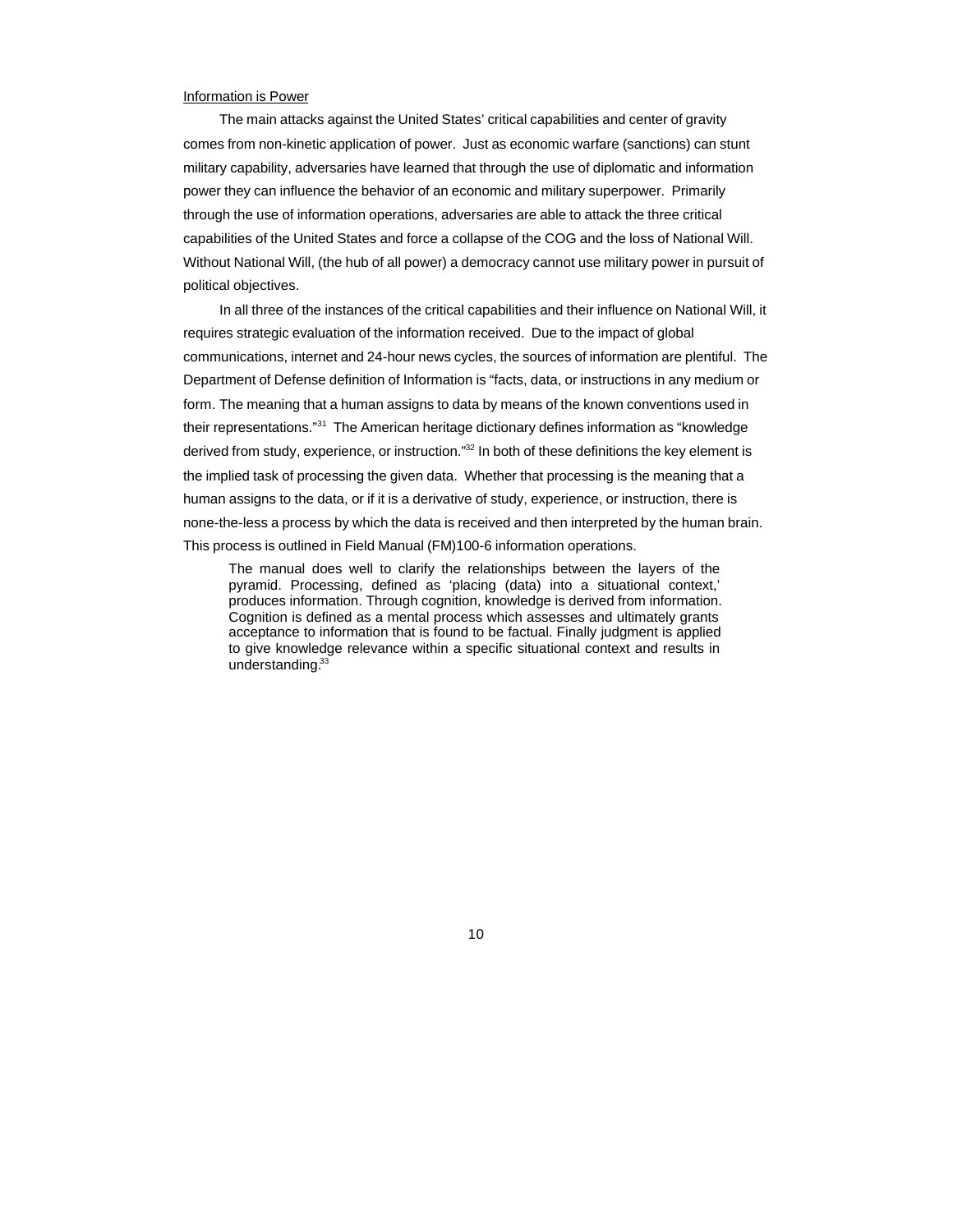

### Figure 3 Cognitive Hierarchy<sup>34</sup>

The piece of data is essentially irrelevant in the grand context. It is the processing mechanism and the context through which the data flows that is ultimately critical when discussing information as it relates to National Will. The concept of information warfare therefore should not focus on the data, but rather on the process by which an individual analyzes that data in order to attain knowledge and understanding.

The strategic communication program is the method by which the government can aid in the processing of the information received. According to Joint Publication (JP) 3-13, a strategic communications plan should integrate and coordinate US government themes and messages that advance U.S. interests as well as inform and influence foreign audiences.<sup>35</sup> Just as any commander develops measures of effectiveness to track the effects of his operational and strategic operations, the same must occur in respect to the execution of the strategic communications plan. Equally important, just as a commander must measure the effectiveness of the ground or air campaign against his adversary's COG, he must also constantly measure the effectiveness of his strategic communication campaign plan to parry any threat to his strategic COG. As a component to his Critical Command Information Requirements (CCIR), any threat to or weakness of his strategic COG should be a key element of his Critical Friendly Force Information.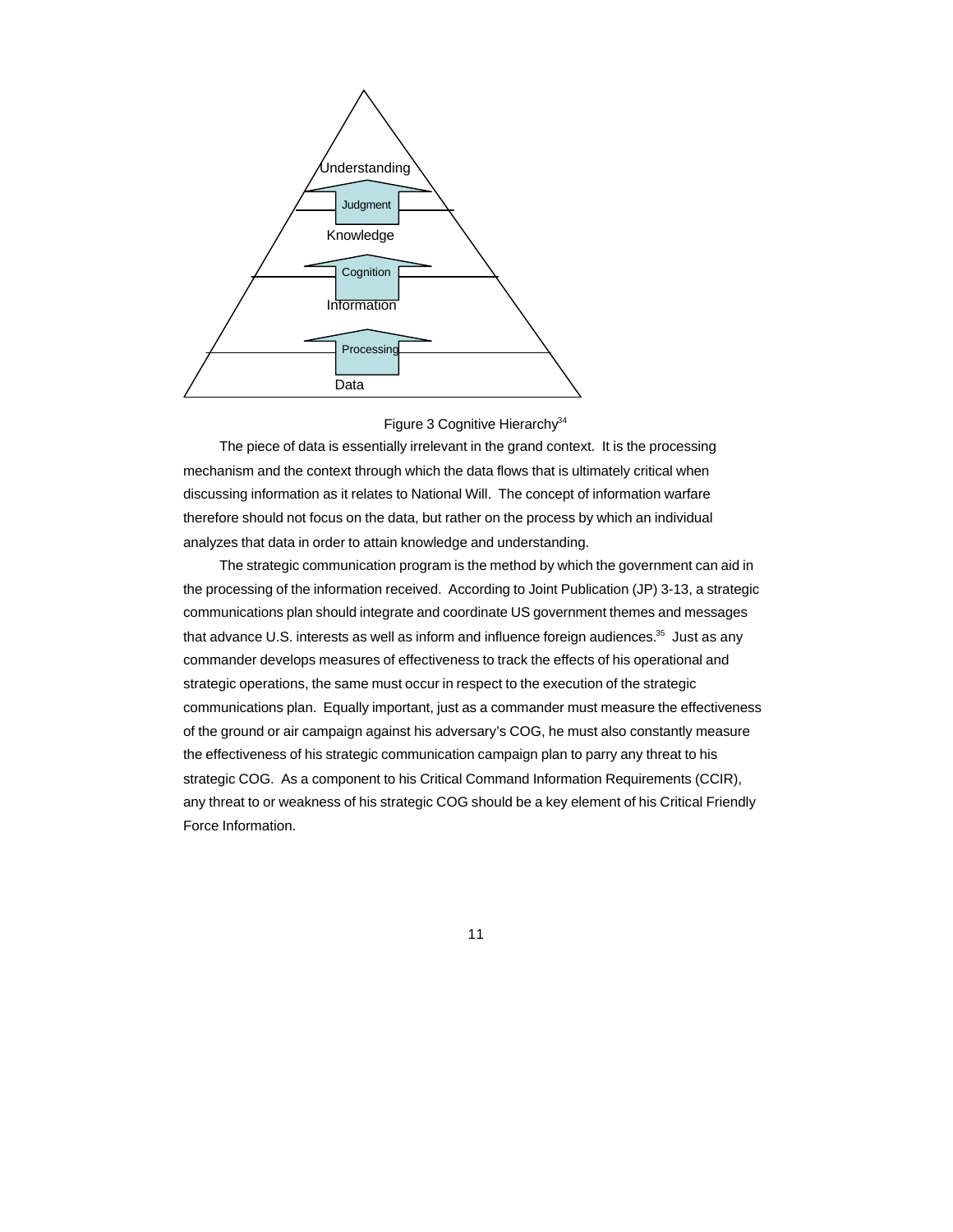#### Propaganda

Although there are negative connotations associated with the concept of propaganda, the reality is that propaganda is an integral part of every-day life. It is only through the misuse of propaganda that one achieves a more sinister outcome. As a tool it is analogous to a hunting rifle. When used properly it can achieve great benefits (provide food for the family), but when used inappropriately it can cause a revolution. In its purest form, propaganda is nothing more than information used to persuade. The Oxford English Dictionary defines it as advertising, promotion, publicity, agitprop, disinformation, newspeak, rumors, and lies. <sup>36</sup> The fact that it can be used in both a positive and negative fashion is why the word has of late taken on a more negative connotation. The four elements of Propaganda are:

- **Repetition** owing to the infantile limitations of collective memory, a message must be continuously propagated in order to take hold within the collective consciousness. $37$
- **Simplicity** The message must be designed in such a way that it appeals to or is quickly understood by the lowest common intellectual denominator of the collective. This is not only true because of the vast ignorance of the masses, but also because the collective attention span is virtually nonexistent. We now live in a world of soundbite discourse.<sup>38</sup>
- **Imager**y The most powerful propaganda is embedded within appealing imagery. This imagery could be pictorial or descriptive. This is why movies and music are such potent forms of propaganda.<sup>39</sup>
- **Sentiment** The message must contain as little detail as possible, and instead be designed in such a way that it appeals to some strong emotion or sentiment—such as sex or sympathy.

The exclusion of detail allows for the quicker processing of the message, while the underlying sentiment reinforces it.<sup>40</sup>

All four of these elements aid in the cognitive hierarchy pyramid of taking a piece of data and processing it in order to achieve understanding. This process occurs daily whether it is from watching television commercials, reading newspaper editorials, listening to political speeches, or briefings from military commanders.

Although the media attempts to claim ownership as the arbiter of objective information dissemination, based on their protection in the first amendment to the Constitution, the reality is they are only one source of propaganda that seeks to influence National Will on a daily basis. When the Bush Administration openly challenged this perceived supremacy of the media by allowing the Military to pay Iraqi journalists to write news stories that were favorable to military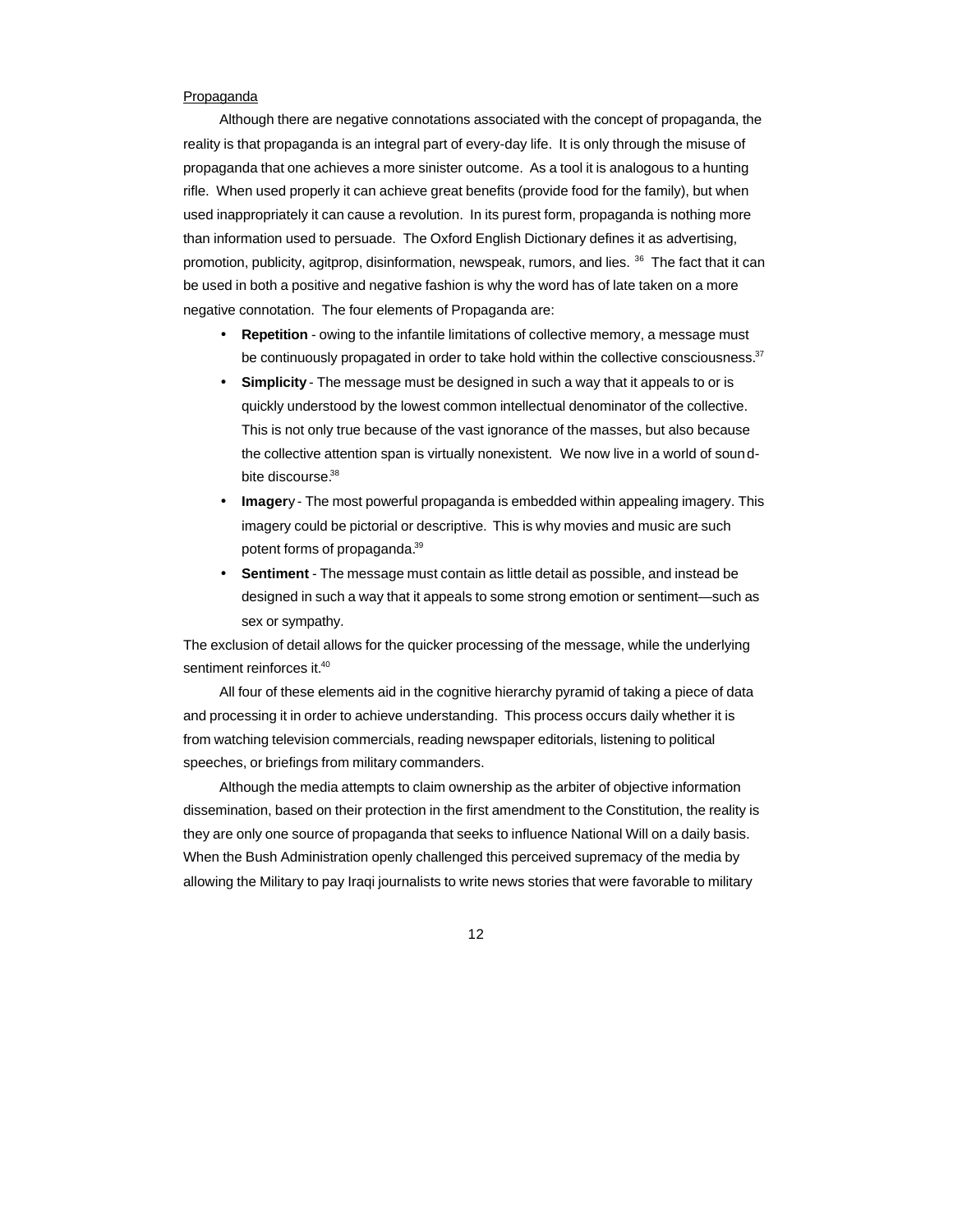operations in Iraq, the media protested the action with charges of propaganda. "If the ''truth'' comes only after secret payments, then it isn't much truth at all...,"<sup>41</sup> or "Benjamin Franklin said that if he had to choose between the existence of government and the existence of fair journalism, he would certainly choose the latter."  $42$  Senator John McCain countered these media assertions when asked about this issue on Meet the Press by moderator Tim Russert, McCain said, "If the stories were accurate, if that's the way to get stories, I'm not terribly offended by it."43

The reality is that no single entity is the sole proprietor of information or propaganda. The trepidation by the media that by allowing the military to plant stories somehow represented a loss of legitimacy for the information ignored the point by Senator McCain. McCain was not concerned about the source of the information, but rather was focused on the accuracy. The media, on the other hand believes the messenger is the key variable for determining veracity. Unfortunately the track record of a Media monopoly is not very distinguished in regards to being devoid of inaccurate propaganda. "After years spent researching the background and events related to world conflict some disturbing trends have emerged - a media predilection for partial truth, selective memory and strategic omissions." <sup>44</sup>

A strategic communications program therefore must take into consideration the duality of propaganda and aggressively counter the attacks against the critical capabilities of Legitimacy, Quality of Life and Morale. An effective use of this strategy occurred when President Bush responded to Representative Murtha's call for immediate withdrawal, and polling results which suggested the tipping point for the loss of National Will was rapidly approaching by giving a serious of speeches to persuade the American people that the benefit of the struggle in Iraq was worth more than the accumulated costs, and that victory was still plausible. His speech to the Midshipmen at Annapolis was designed to counter a decrease in Morale.

Some are calling for a deadline for withdrawal. Many advocating an artificial timetable for withdrawing our troops are sincere -- but I believe they're sincerely wrong. Pulling our troops out before they've achieved their purpose is not a plan for victory. As Democratic Senator Joe Lieberman said recently, setting an artificial timetable would discourage our troops because it seems to be heading for the door. It will encourage the terrorists; it will confuse the Iraqi people.<sup>45</sup>

His effectiveness at countering the attacks against the strategic COG was noted by an immediate eight percentage point surge in support for his policies.<sup>46</sup>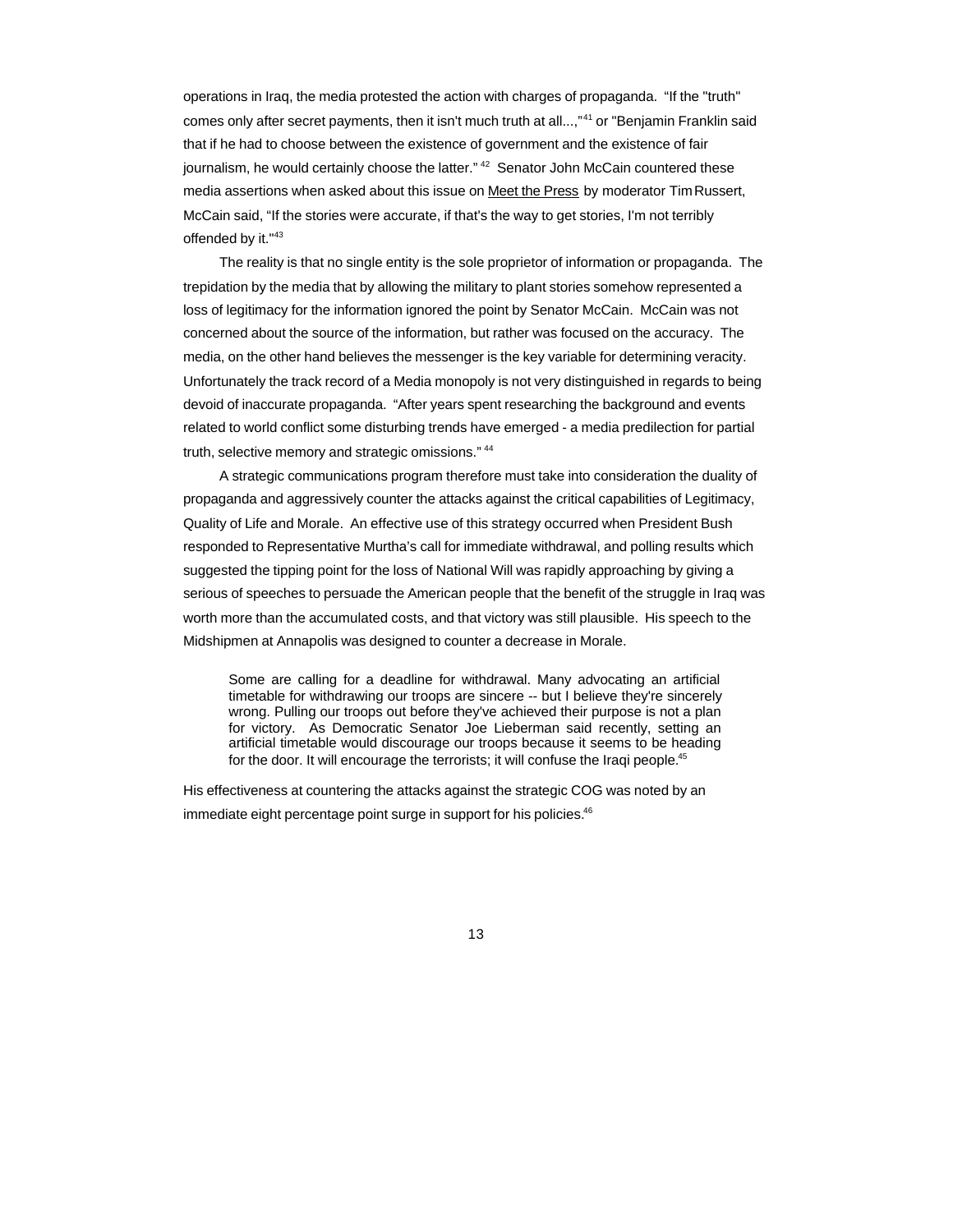#### Defending National Will

The National Security Strategy, building upon the words from President Bush's speech to West Point on June 1 2002 states, "Some worry that it is somehow undiplomatic or impolite to speak the language of right and wrong. I disagree. Different circumstances require different methods, but not different moralities." <sup>47</sup> The National Security Strategy writes that "in pursuit of our goals, our first imperative is to clarify what we stand for..." <sup>48</sup> The only way to accomplish that goal, and persuade the American people that what we stand for is worth the expenditure of effort to achieve those ideals, is through a robust information (strategic communications) program that defends the National Will against those adversaries who share a different vision.

The National Defense Strategy requires revision to fully capture this concept. It needs a fifth point of "How We Accomplish Our Objectives." Not only does the United States need to assure, dissuade, deter, and defeat, but the United States must also communicate. Add "Communicate Strength of Will" to the list. Further define this concept as the need to provide a strategic communications campaign that exposes the threats from adversaries and reassures the American public that victory is inevitable. Just as President Bush attempted in his speech at Annapolis, the National Defense Strategy should include a campaign to ensure strength of National Will. As part of effects based operational and strategic planning, the Defense Strategy needs to consider the effects of an enemy information or strategic communications plan that attacks American National Will.

This plan must also take into consideration opposition groups within the country that seek to leverage any loss of Quality of life and Morale for political advantage in the next election cycle. This is not meant to construe that political opposition groups are enemies of the state, but it bears recognition that a message marriage of convenience occurs between legitimate political groups opposed to the current administration, as well as foreign adversaries opposed to the current administration's political objectives. Osama Bin Laden stated, "... Bush is still exercising confusion and misleading you and not telling you the true reason."<sup>49</sup> Now compare this to Senator John Kerry's comments. "I've never used that word [Lied]," Kerry said. ''I've said they [Bush Administration] misled America. . . . They are still misleading America."<sup>50</sup>

The administration should not be afraid of charges of propaganda by aggressively pursuing goals that seek to influence the American people to support the national policy for which military force was used. As Senator McCain concluded, there is nothing sinister about propaganda that is accurate.<sup>51</sup> After all, propaganda is nothing more than the dissemination of information in order to persuade.<sup>52</sup>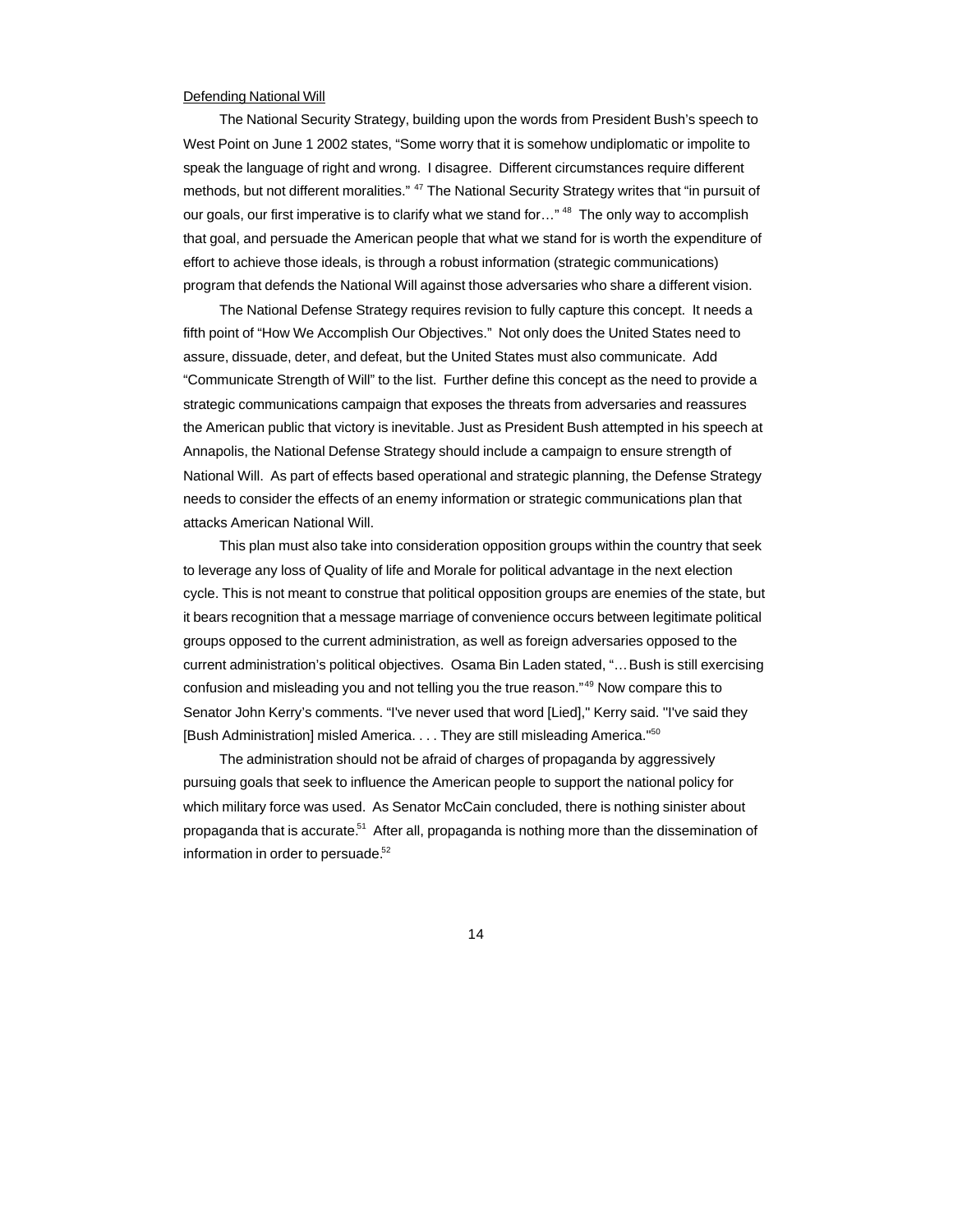### **Conclusion**

As an unquestioned superpower that is militarily dominant on land, air, and sea, the United States still has an Achilles' heal that provides any potential adversary a window of opportunity. The strategic center of gravity and the three critical capabilities are exposed and susceptible to the effects of non kinetic firepower from both foreign and domestic propaganda. The era of globalization combined with the internet and 24-hour news cycle provide the perfect delivery vehicle for these asymmetric attacks. Unless the United States recognizes this vulnerability and develops a strategy nested in the National Security and National Defense strategies, we may win every tactical fight on the battlefield, but lose the strategic fight for the political objective that motivated the decision to go to war. At the strategic level, the art of achieving the policy through the science of applying military force needs to remember what Sun Tzu wrote, ". . . to win one hundred victories in one hundred battles is not the acme of skill. To subdue the enemy without fighting is the acme of skill."<sup>53</sup> As long as National Will remains the United States' strategic center of gravity supported by the three critical capabilities of Legitimacy, Quality of Life and Morale, the successful use of strategic communications to defend that COG is the ultimate art of war.

### **Endnotes**

<sup>1</sup> Keith Porter, "Globalization, What is it" About Globalization, available at http://globalization.about.com/cs/whatisit/a/whatisit.htm. Internet accessed 10 January 2006

<sup>2</sup> Kermal Davis, A Better Globalization: Legitimacy, Governance, and reform, Chapter 1, The End and New Beginning of History. The Brookings institute, available at www.brook.edu%2Findex%2Ftaxonomy.htm%3Ftaxonomy%3DEconomics%252C%2520Global %2AGlobalization%2520and%2520global%2520governance. Internet accessed 10 January 2006.

 $^3$  ibid

4 ibid

 $^{\mathrm{5}}$  ibd

6 ibid

<sup>7</sup> Richard C Rowson and Marvin Zim, Democracy's Winning Streak, Council for a community of Democracies, available at http://www.ccd21.org/associates/Zim\_Article.htm. Internet accessed on 10 January 2006.

<sup>8</sup> Joint operation Planning, Joint Publication 5.0 revision third Draft (3) 10 August 2005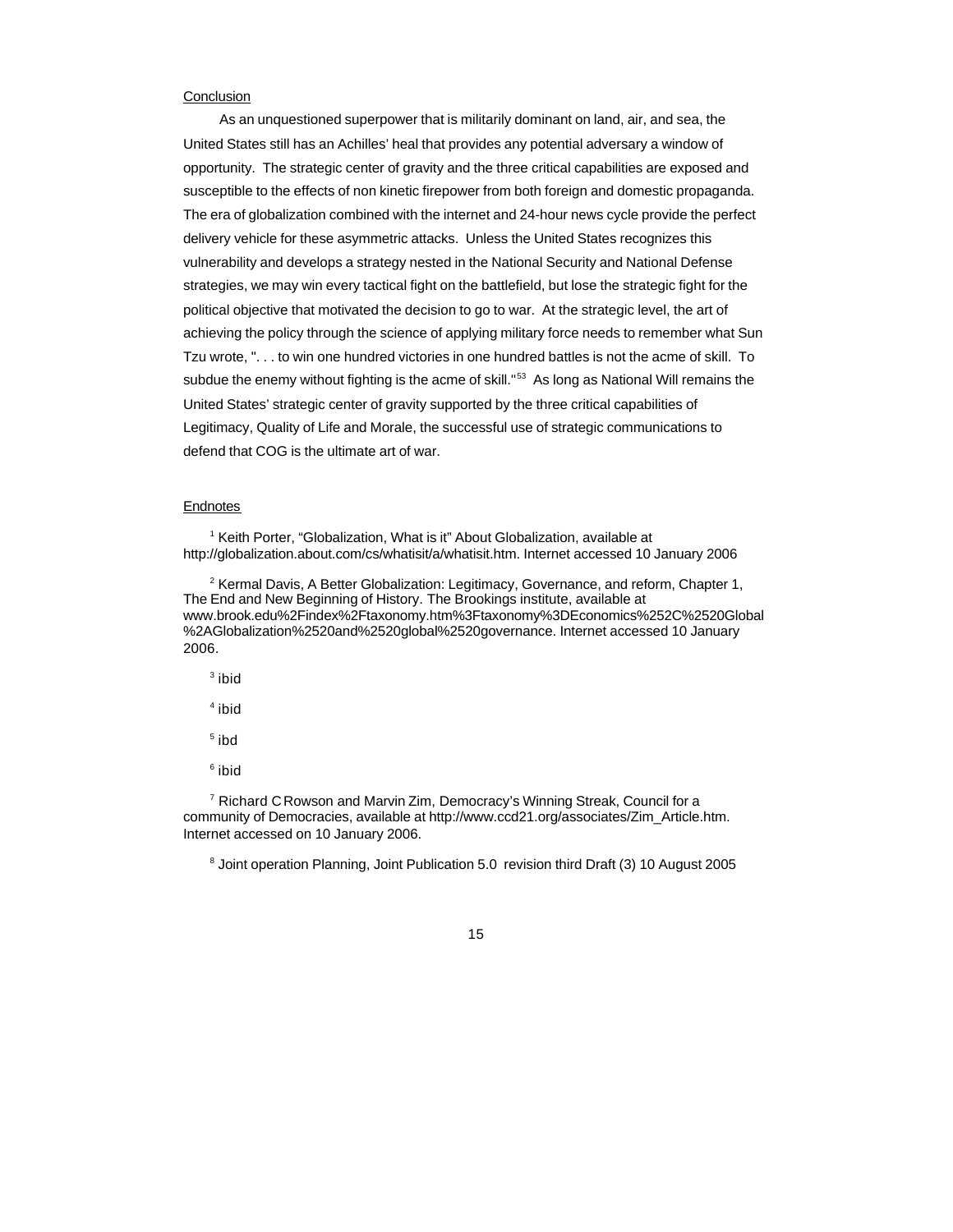<sup>9</sup> Carl von Clausewitz. On War, Michael Howard and Peter Paret, eds. And trans. Princeton, NJ: Princeton University Press, 1976 Book 8 Chapter 4, Closer Definition of the Military Objective: The defeat of the Enemy. pp 595-596

<sup>10</sup> LTC Antulio Echevarria II, "Clausewitz' Center of Gravity: It's Not What We Thought." Winter 2003; available at http://www.nwc.navy.mil/press/Review/2003/Winter/art4-w03.htm ; Internet accessed 24 November 2005.

<sup>11</sup> Tomlin, Harry A. "The Center of Gravity Through Reverse Engineering," Unpublished, May 2003. (Selected readings, AY06, Implementing National Military Strategy. pp13-31-13-33

<sup>12</sup> A Compilation of the three definitions outlined in JP 5.0, Clausewitz' book On War, and LTC Antulio Echevarria II article in previous end notes.

<sup>13</sup> US Declaration of Independence 1776

<sup>14</sup> Sashi Tharoor, "Why America Still Needs the UN", *Foreign Affairs*, September/October 2003.

<sup>15</sup> George W. Bush, The National Security Strategy of the United States of America, September 2002, pp. iii

<sup>16</sup> US Declaration of Independence 1776

17 Calvert-Henderson Quality of Life indicators, available at http://www.calverthenderson.com/, accessed 10 January 2006.

<sup>18</sup> CBS News Poll, 24 May 2004, Poll: Iraq taking toll on Bush, available from http:// www.cbsnews.com/stories/2004/05/24/opinion/polls/main619122.shtml, accessed on 17 January 2006.

<sup>19</sup> Ray McGovern, Why Did Bush Run Around the Low-Hurdle of FISA and Wiretap Without After-the-fact Permission?, OPednews.com, available at http://www.opednews.com/articles/opedne\_ray\_mcgo\_060113\_why\_did\_bush\_run\_aro.htm, Accessed on 17 January 2006

<sup>20</sup> Carl von Clausewitz. On War, Michael Howard and Peter Paret, eds. And trans. Princeton, NJ: Princeton University Press, 1976 Book 1 Chapter 1, What is War. pp 92

<sup>21</sup> Sun Tzu, The Art of War, Samuel B Griffith, eds. And trans. Oxford University Press, New York, 1971Chapter 1 Estimates, pp64

<sup>22</sup> President Jimmy Carter, Crisis of Confidence Speech, July 15, 1979 Televised live before National Audience.

<sup>23</sup> Christopher Gelpi, Peter D. Feaver, Jason Reifler, "Casualty Sensitivity and the War in Iraq", Duke University June 10 2005, available at http://www.duke.edu/~gelpi/iraq.casualties.pdf, accessed on 19 January 2006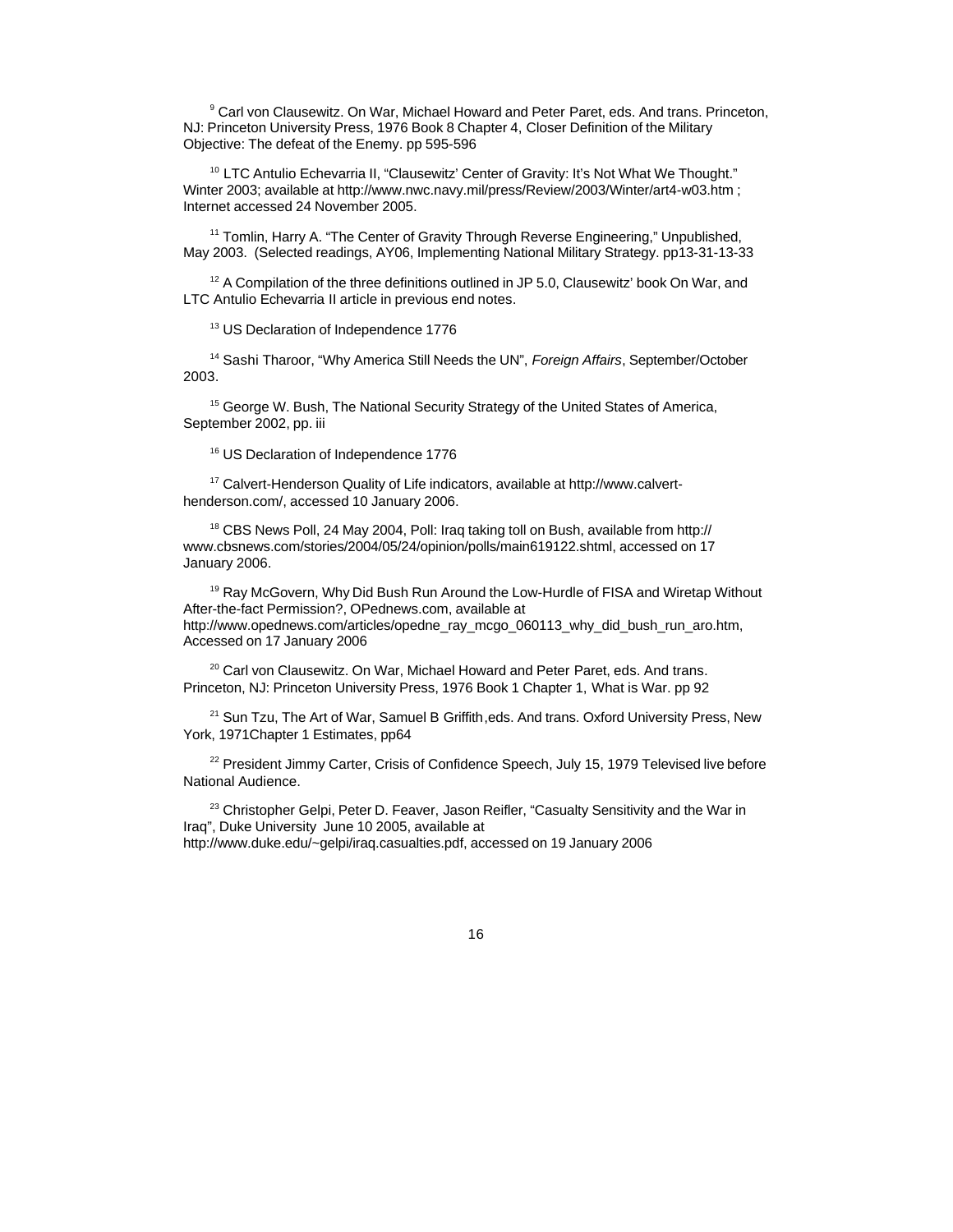<sup>24</sup> Carl von Clausewitz. On War, Michael Howard and Peter Paret, eds. And trans. Princeton, NJ: Princeton University Press, 1976 Book 1 Chapter 2, Purpose and Means of War. pp 92

<sup>25</sup> Dana Milbank and Claudia Deane, "Poll finds Dimmer view of Iraq War", Washington Post, June 8 2005, available from http://www.washingtonpost.com/wp-dyn/content/article/ 2005/06/07/AR2005060700296.html. Internet Accessed on 2 December 2005.

 $26$  This comment is a compilation from both the data in the ABC news Poll (note 16) and Clausewitz precept that every war need not be fought until one side collapses. (Note 15)

<sup>27</sup> Pew Research Center, A Year After Iraq War, Mistrust of America in Europe Ever Higher, Muslim Anger Persists, Mach 16, 2004, available at http://people-press.org/ reports/display. php3?ReportID=206, accessed on 19 January 2006.

<sup>28</sup> James Sterngold, Casulaty of War, The U.S Economy, San Francisco Chronicle, July 17, 2005, Available from http://www.sfgate.com/cgi-bin/article.cgi?file=/c/a/2005/07/17/ MNG5GDPEK31.DTL, accessed 17 January 2006.

<sup>29</sup> CNN/USATODAY/GALLUP Poll Jan 6-8 2006, available at http://www.google. com/search?hl=en&lr=&q=US+Support+for+Iraq+Poll&btnG=Search, accessed on 19 January 2006.

<sup>30</sup> Honorable John Murtha (D) Pennsylvania, Press release 17 November 2005, available at http://www.house.gov/apps/list/press/pa12\_murtha/pr051117iraq.html, accessed on 24 January 2006.

<sup>31</sup> Department of Defense, JP1-02 DOD Dictionary of Military and Associated Terms (Washington DC.: US Government Printing Office, 2001)

 $32$  American Heritage Dictionary,  $4<sup>th</sup>$  ed., sy "information."

<sup>33</sup> Sparling, Bryan, Maj US Army, Information theory as a foundation for Military Operations in the 21<sup>st</sup> Century, School of Advanced Military Studies, United States Army command and General Staff College, Fort Leavenworth Kansas, AY 01-02. pp13-14

<sup>34</sup> Robert Lucky, Silicon Dreams: Information, Man and Machine, New York: St Martin's Press, 1989 pp 19-20

<sup>35</sup> Department of Defense, JP3-13 Information Operations Final Coordination XX Month 2005, Chapter 1 Introduction, pp I-9-I-10

<sup>36</sup> Pocket Oxford Dictionary and Thesaurus, Oxford University Press, New York, 1997

<sup>37</sup> Dicitonary.com, available at http://Dictionary.com, accessed on 14 December 2005

 $38$  ibid

<sup>39</sup> ibid

 $40$  ibid